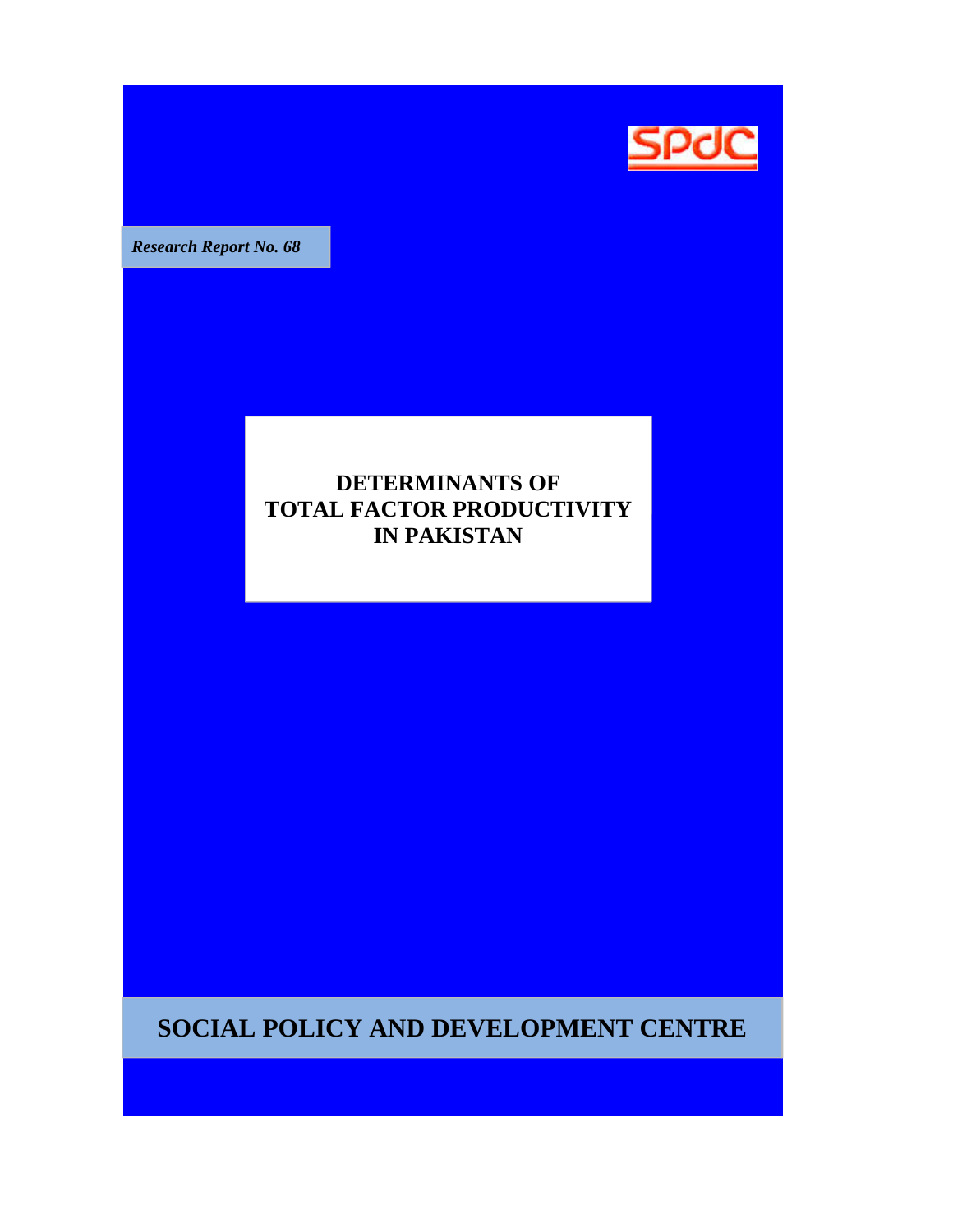*Research Report No. 68* 

# **DETERMINANTS OF TOTAL FACTOR PRODUCTIVITY IN PAKISTAN**

*By* 

*Qazi Masood Ahmed and Syed Kalim Hyder Bukhari*<sup>1</sup>

*June 2007* 

#### **DISCLAIMER:**

 $\overline{a}$ 

The views expressed in this Research Report are those of the author and do not necessarily represent those of the Social Policy and Development Centre (SPDC). Research Reports describe research in progress by author (s) and are published to elicit comments and to further debate.

 $1$  Qazi Masood Ahmed is Head of Research at the Institute of Business Administration (IBA), Karachi and Technical Advisor to the Social Policy and Development Centre (SPDC). Kalim Hyder is a Senior Economist at the Social Policy and Development Centre (SPDC).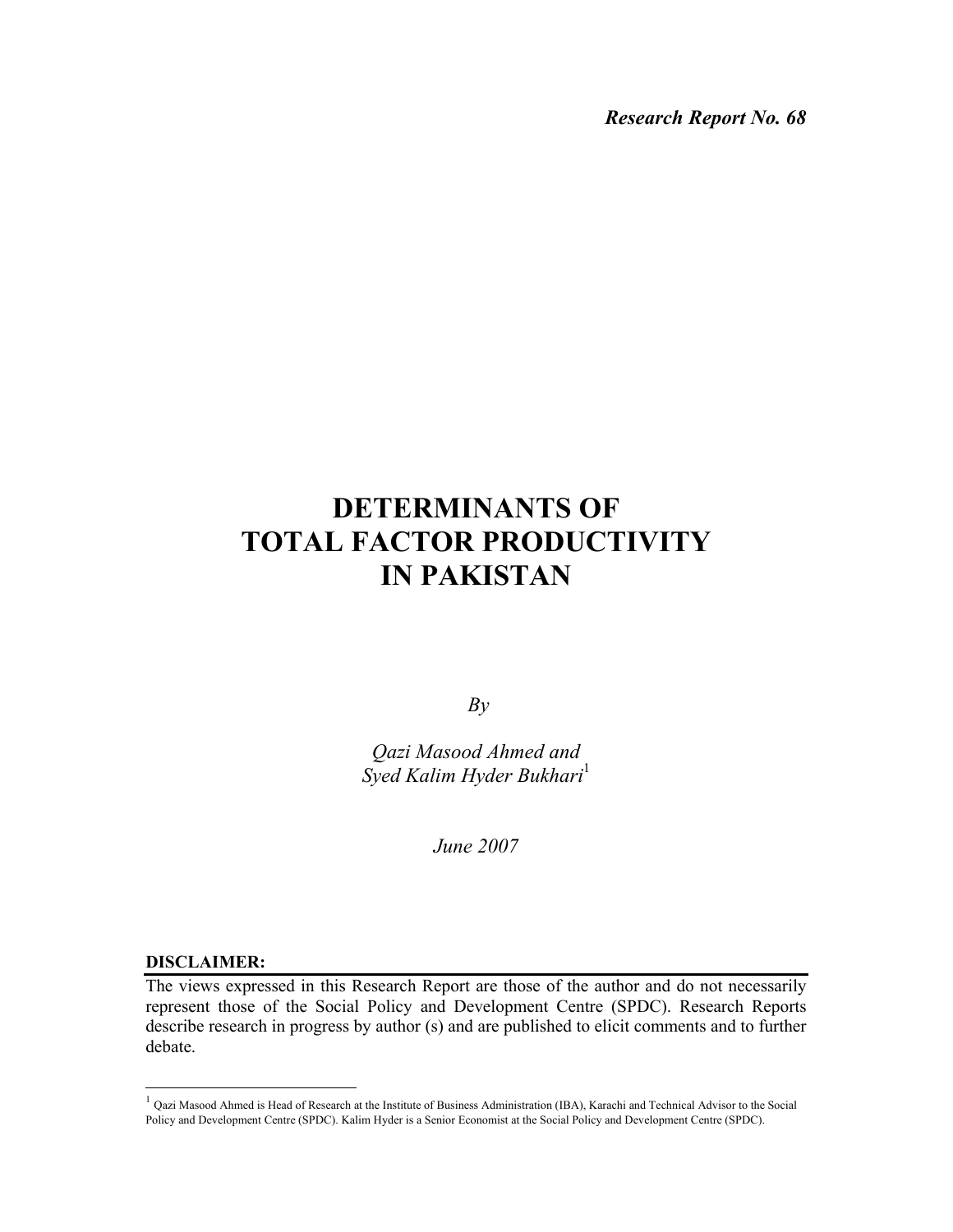# **I. INTRODUCTION**

The role of productivity in accelerating the pace of economic growth is well recognized in economic literature. In the neo-classical growth accounting framework, the growth of output is a summation of the growth of inputs accumulation and the growth of productivity or efficiency. Thus, for a given combination of factor inputs (capital, land and labor), the shifts in the production frontier are engendered by improvements in productivity or efficiency. In the neoclassical paradigm, efficiency or technological progress is being treated as an exogenous process, for example the Slow Growth Model (1956), Ramsay Optimal Growth Models (if these are the names of these models than they beginning letter of each word should be in caps – Ramsay Optimal Growth Models) (1928) and Samuelson Overlapping Generation Models, (1958) and their adherents. These models have been challenged by the endogenous growth theorists, who assume that the technological process is an endogenous process and can be quantified as Total Factor Productivity (TFP). The endogenous technological process allows government policies to affect technological process which in turn will be reflected in TFP and hence in growth. This means that there are several determinants that can affect output, although only indirectly, through affecting the efficiency of the capital and labor. In recent economic literature, specifically in developed and industrialized countries, several studies have attempted to examine the impact of macroeconomic policies on TFP growth [Englander, S. and Gurney, A. (1994); Edwards (1998); Miller and Upadhyay (2002)]. Several studies can also be referred to from developing economies [Golder and Kumari (2002); Hercowitz et al. (1999); Akinlo (2005)]. Few studies can also be cited from the Pakistan economy. However, the results are still not very conclusive.

This paper tries to highlight the effect of fiscal policy, monetary policy and other economic measures on TFP in Pakistan. Analyzing TFP in Pakistan by using recent data is important for two reasons. First, in the past few years, Pakistan has been experiencing very high growth in the region and it is important to know the latest growth accounting. Secondly, the Pakistan government has implemented many wide ranging economic reforms. These include reforms in exchange rate, interest rate as well as fiscal and monetary reforms since 1999- 2000. It is important to know how these macro policy reforms have impacted TFP. These reforms are implemented with different vigor in different sectors therefore, the investigation of sector wise productivity is quite essential in order to explain the fluctuations of overall economic growth. The remaining paper is organized as follows: Section 2 reviews existing literature on the determinants of TFP; Section 3 explains the methodology used in the study; Section 4 discusses the trends in TFP and Section 5 highlights the contribution of determinants of TFP. Finally, Section 6 provides the policy implications of the results.

# **II. REVIEW OF LITERATURE**

In the neoclassical growth accounting framework, improvements in productivity or efficiency are treated as exogenous. According to the basic neoclassical model as expounded by Solow (1957), productivity evolves exogenously as determined by technology. However, the emergence of the new growth theories in the mid 1980s has reviewed the conventional neoclassical theory, to formally incorporate technical progress as the non-traditional determinants of economic growth. The endogenous growth models highlight the role of policy changes in affecting the efficiency of factors of production and TFP. The endogeneity of technological change is also discussed in the new international trade theory, which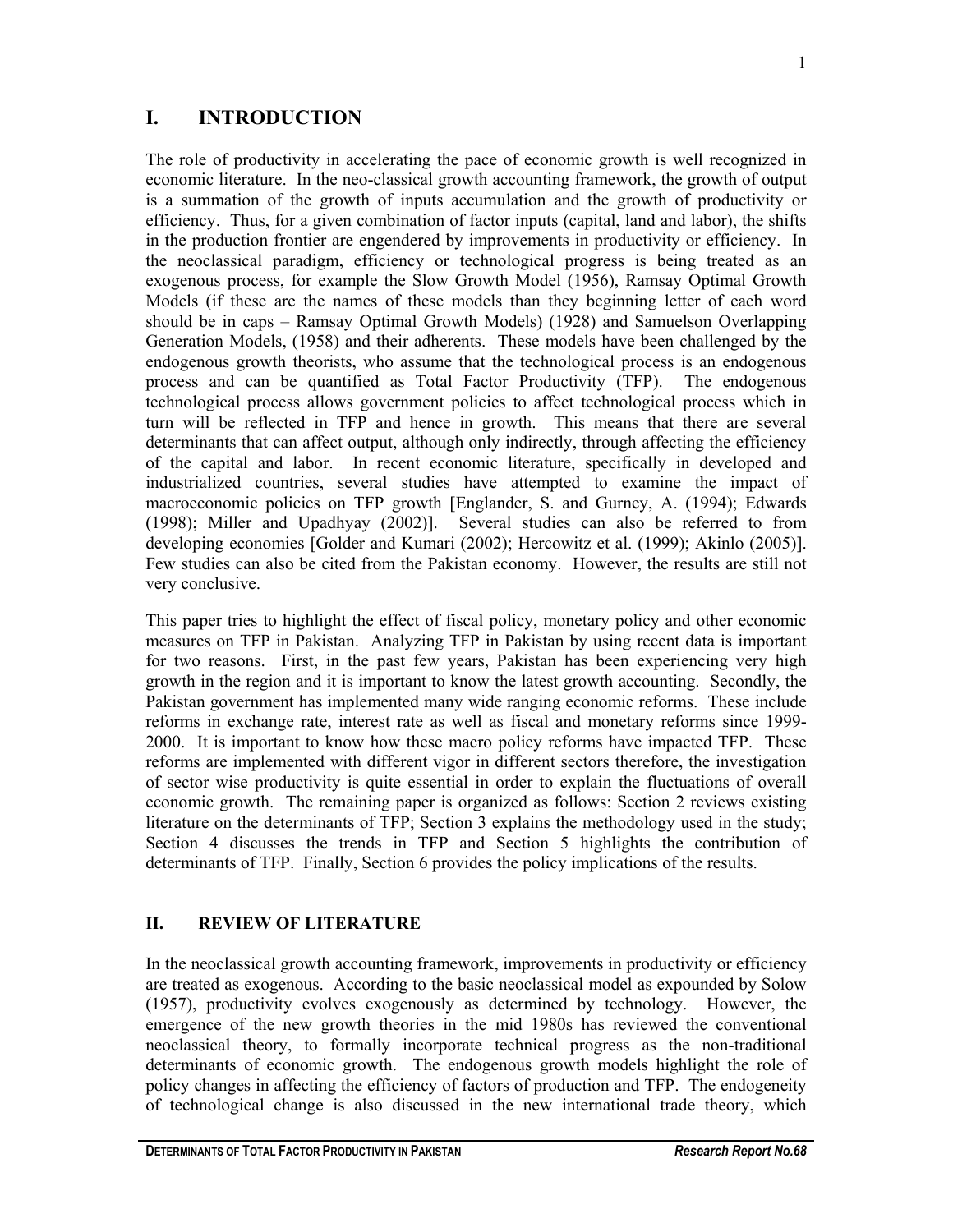2

explores the possibility of flow of FDI. This allows the transfer of technology which, can permanently raise growth rate and TFP. Romer (1992), Grossman and Helpman (1991), and Barro and Sala-I-Martin (1995), argue that the open economies have a higher probability to absorb technological advances generated in the leading nations. Coe and Helpman (1995), argue that the transfer of technology from advanced to developing countries through trade routes will be more successful in economies where education is wide and better spread. This lead the discussion to another class of growth models that postulate that the increase in productivity requires not only investment in physical capital but also in human capital. Education is critical to higher productivity in view of its complimentary effect. Several variables have been used in the literature to measure the impact of education. These include public expenditure on education as a percentage of GDP (Barro and Lee, 1994), and primary, secondary and higher school attainment (Sachs and Warner, 1995; Barro and Lee, 1994).

Initial research during the 1960s and the 1970s found that growth in developed countries was more due to increase in TFP than due to increase in factor inputs. For example, Kanamori (1972), showed that during 1955-1968, 60 percent of Japan's output growth was due to improvement in TFP. The literature on TFP also shows that technical efficiency has played an important role in TFP growth in developing countries. Yanrui Wu (1995), demonstrates that technical efficiency in state industry, rural industry and agriculture in post reform China was 50 to 60 percent during 1985-1991. Krugman (1994), argues that the source of growth for fast growing East and South East Asian economies was increase in factor inputs and therefore, not sustainable. Various studies have estimated that the contribution of TFP to growth ranged from a high of 41 percent in the case of Hong Kong and Taiwan, to 31 percent in Thailand, 26 percent in Indonesia, 24 percent in Singapore, 22 percent in Korea and a low of 11 percent in Malaysia and minus 8 percent in the case of the Philippines.

There has been limited research on trends in TFP in Pakistan. Wizarat (1988), showed that for the period from 1955-56 to 1980-81, TFP contributed only 7 percent to growth of the Large Scale Manufacturing (LSM) sector, despite the fact that the sector grew rapidly during this period. Pasha *et.al* (2002), Showed that the poor economic performance of the Pakistan economy during the 1990s was mainly due to slowdown in TFP. Ahmed and Sabir (2003), explored the impact of macro policies in determining TFP and found that stabilization policies negatively affected TFP in Pakistan.

# **III. METHODOLOGY**

Solow (1957), first proposed a growth accounting framework, which implied that part of growth in output, which cannot be explained by growth in factor inputs like land, labor and capital, can be attributed to TFP. Therefore, the aggregate production function is seen as follows:

$$
Y = f(TFP, I)
$$

where Y=output, I=factor inputs, TFP= Total Factor Productivity this implies that

$$
g_Y = g_{TFP} + g_I
$$

where g is the growth rate since  $g_y$  and  $g_t$  are observed, then

$$
g_{TFP} = g_Y + g_I
$$

therefore, the growth in TFP is seen essentially as a residual.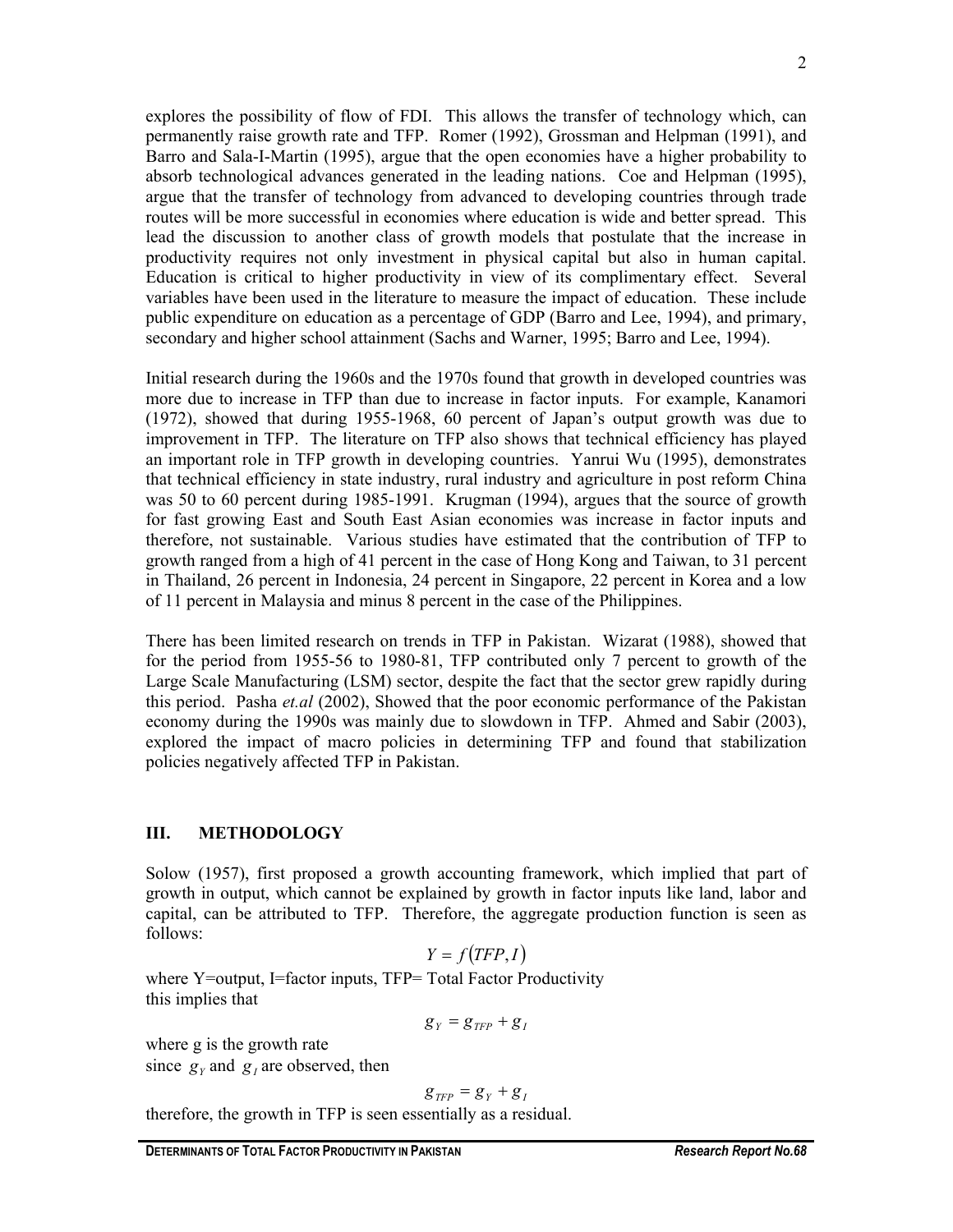# **IV. TRENDS IN TFP**

This section gives growth in Gross Domestic Product (GDP), growth of inputs and growth of TFP and the contribution of inputs and TFP in GDP growth for the economy as a whole and for individual sectors like agriculture, manufacturing, construction, electricity and gas distribution as well as services. Output growth is further detailed into TFP and the growth of conventional inputs such as capital, labor and land. (Appendix 1)

**Economy as a whole:** Economic growth shows significant variation over the study periods. The GDP attained a relatively high growth in the periods 1978-82, 1983-87, 1988-92, and 2003-06, whereas, during 1973-77, 1993-97 and 1998-02, it grew at lower rates (Annexure1 Table A). In Annexure 1 Table B, the annual average growth of the GDP at factor cost is broken down into two: growth due to increase in input availability and growth in TFP.

The contribution of TFP in achieving high growth varies from 5.6% in 1973-77 to 67.6% in 2003-06. During 2003-06, economic growth was mainly driven by the enhancement of TFP while lower growth during the 1970s and the 1990s were mainly a result of a massive decline in TFP. Similarly, high economic growth during the 1980s was somewhat equally contributed by availability of inputs and TFP. The growth rate of factor inputs has been derived on the assumption that the underlying production function is Cobb-Douglas Model in nature with constant returns to scale and neutral technical progress. This implies that the overall growth rate of factor inputs is the weighted sum of the growth rate of individual inputs of land, labor and capital, with the weights adding up to unity. The sector wise contribution in total economic growth is shown in Table A of Annexure I. The data are collected from the different issues of the Pakistan Economic Survey and the database of the Integrated Social Policy and Macroeconomic (ISPM) Model of the SPDC.

**Agriculture:** Pakistan is considered an agricultural country due to its fertile lands. The agriculture sector provides food to consumers, raw material to industries and exportable surplus which in turn provides valuable foreign exchange. Value added items of the agriculture sector were one third of the total GDP (factor cost) during the 1970s. The development of the industrial and services sector resulted in the decline of share of the agriculture sector and it now contributes almost one fourth towards the country's GDP (factor cost). At the same time, the agriculture sector absorbs almost half of the total employed labor force of the economy due to its labor intensive nature. Growth in this sector is highly dependent on climatic conditions. The contribution of input availability is not significant except early on in this study, which is the period from 1973-77. After that, it is TFP that drives growth in this sector. Lower investment and lack of land resources contributed insignificantly in the growth of the agriculture sector, however, labor has contributed reasonably in the growth of this sector. The period from 1988-92, which is known as another 'green revolution,' seems a result of TFP, as during this period, its contribution was 86.9 percent.

**Manufacturing:** The manufacturing sector has played a vital role in the development of the Pakistan economy. The emergence of agro-based industries has benefited the agriculture sector and has generated employment opportunities. The high economic period is consistent with better performance of the manufacturing sector. Input availability (2 percent to 3 percent) has not played any vital role in achieving higher growth in the manufacturing sector. The higher performance of the manufacturing sector is the result of changes in TFP. For example during 1977-92, its contribution remained between 60 percent and 70 percent and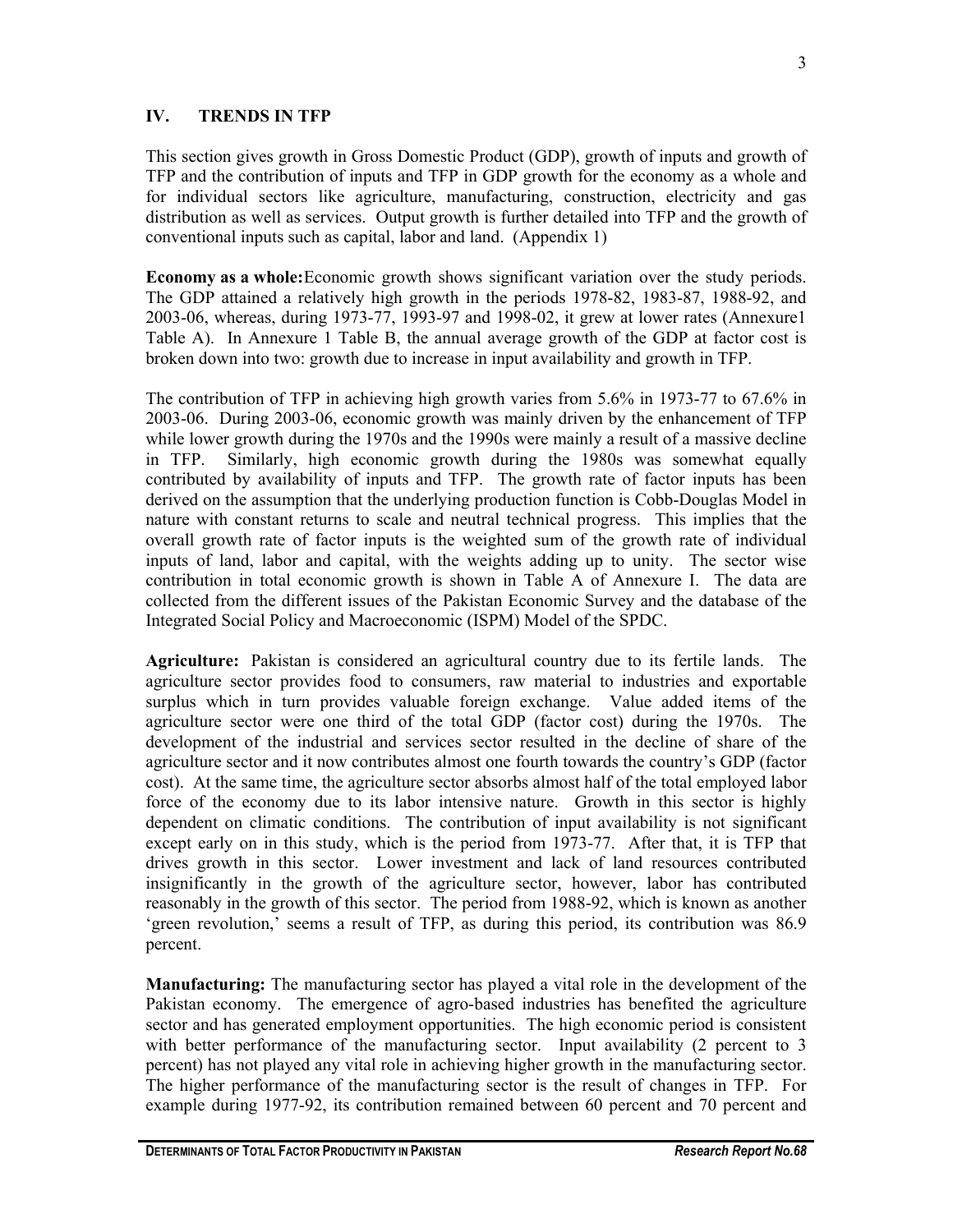during 2003-06, this went up to 80 percent. Whereas in the low growth period of 1993-97, its contribution was at 11 percent and in 1973-77 when the growth rate was 1.3 percent, its contribution was -107 percent.

**Construction:** Value added of the construction sector contributed on average 3 percent in the overall GDP during the study period. However, strong backward and forward linkages of this construction sector make this sector significant enough to be analyzed separately. Contribution of input availability and TFP towards the value added of construction sectors varies significantly over the sample period. TFP ranges from -12percent to 101percent. The negligible contribution of input availability during 1998-2006 is mainly due to the slowdown of investment activities in this sector.

**Electricity and Gas Distribution:** Energy is also an important sector of the Pakistan economy. This sector grew at a higher rate in all sub-periods except during 1998-02. Appendix 1 shows this sector has, in most of the period, negative contribution from TFP. The high growth of this sector, in most of the periods under review, was a result of high investment. During 1998-2002, when the growth of capital was negative, the real value added was also negative.

**Other Sectors:** Other sectors include, transport, storage and communication, wholesale and retail trade, finance and insurance, ownership of dwellings, public administration and defence as well as other services sectors. Under the category of "Other Sectors", contribution of TFP remained negative or negligible during 1973-2002 but increased to 31percent during 2002-06.

### **V. DETERMINANTS OF TFP**

**Economy as a whole:** The movements of TFP have a vital role to play in determining overall economic performance. So an effort has been made to find out the determinants of TFP.

# **Overall Equation**

$$
Ln(Y_{fc}^{r}) = -7.366 + 0.589 * Ln(K^{r}) + 0.166 * Ln(A) + 0.245 * Ln(L) + 0.079 * Ln(CPB)
$$
  
\n
$$
(-4.61) (9.61) (1.75)
$$
  
\n
$$
+ 0.096 * Ln(XMGR) + 1.377 * Ln(HCI) + 0.055 * Ln(\frac{DE}{PI}) + 0.017 * Ln(\frac{CREDIT}{PI}) + \varepsilon_{1}
$$
  
\n
$$
(4.32)
$$

 $R^2$  0.999 D-W 1.85

#### **Diagnostics**

| Breusch-Godfrey Serial Correlation LM Test (Lag-1) |          |             |          |  |  |  |
|----------------------------------------------------|----------|-------------|----------|--|--|--|
| F-statistic                                        | 0.038474 | Probability | 0.846081 |  |  |  |
| Obs*R-squared                                      | 0.052244 | Probability | 0.819204 |  |  |  |

| Wald Test: Null Hypothesis: 1-C(2)-C(3)=0 |          |             |          |  |  |  |  |
|-------------------------------------------|----------|-------------|----------|--|--|--|--|
| F-statistic                               | 5.238174 | Probability | 0.030468 |  |  |  |  |
| Chi-square                                | 5.238174 | Probability | 0.022096 |  |  |  |  |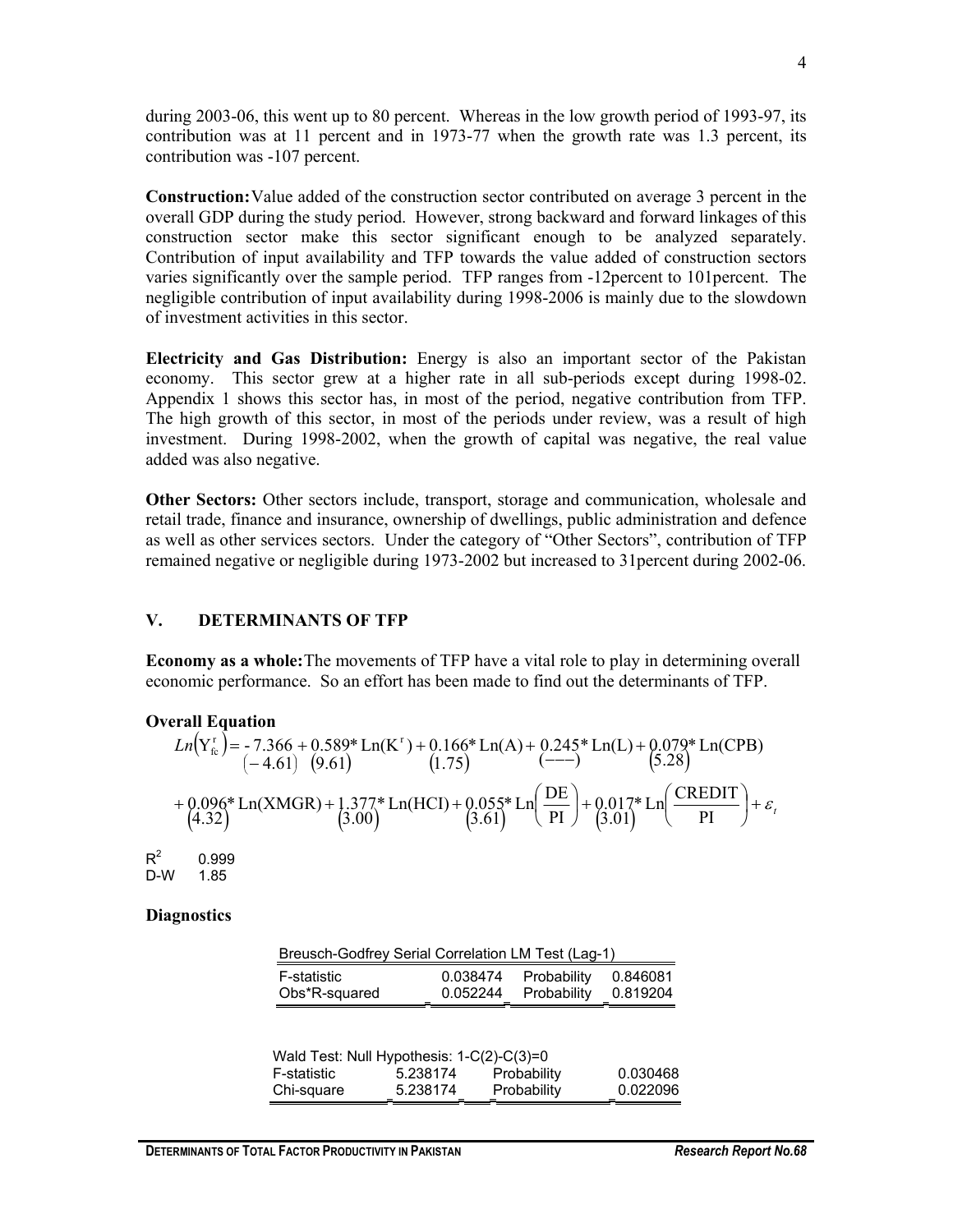where Yfc is real GDP at factor cost, K, A, L are capital, land and labor, respectively. CPB is cotton production, XMGR is export of manufactured goods, HCI is human capital index, DI/PI is real development expenditures and CREDIT/PI is real credit. All the statistical tests of the equations give satisfactory results and except in an area which is significant at 10 percent significance level, all other variables are significant at 1 percent and have expected positive signs, so the equation can be used for further analysis.

Based on the regression results, we are now in a position to quantify the contribution of diverse factors to the change in TFP in different periods. Cotton production, export of manufactured goods, human capital index<sup>2</sup>, real development expenditures, real credit to private sector and other factors are the main determinants of overall TFP in Pakistan.

| <b>TABLE 1</b><br><b>CONTRIBUTION OF IMPORTANT FACTORS IN</b><br><b>TFP OF OVERALL ECONOMY</b> |                    |            |                             |                                           |                                  |                                            |                                                      |                         |  |
|------------------------------------------------------------------------------------------------|--------------------|------------|-----------------------------|-------------------------------------------|----------------------------------|--------------------------------------------|------------------------------------------------------|-------------------------|--|
| <b>Years</b>                                                                                   | <b>GDP</b><br>(FC) | <b>TFP</b> | <b>Cotton</b><br>Production | <b>Export of</b><br>Manufactured<br>Goods | Human<br>Capital<br><b>Index</b> | Real<br>Development<br><b>Expenditures</b> | Real<br><b>Credit to</b><br>Private<br><b>Sector</b> | Other<br><b>Factors</b> |  |
| 1973-77                                                                                        | $4.0\%$            | $0.2\%$    | $-0.9\%$                    | $-0.4\%$                                  | $0.4\%$                          | $1.0\%$                                    | $0.3\%$                                              | $-0.2\%$                |  |
| 1978-82                                                                                        | 6.6%               | 2.8%       | $0.8\%$                     | $0.7\%$                                   | $0.4\%$                          | $0.0\%$                                    | $0.0\%$                                              | $0.8\%$                 |  |
| 1983-87                                                                                        | 6.1%               | $2.2\%$    | $0.9\%$                     | $1.0\%$                                   | $1.0\%$                          | $0.3\%$                                    | $0.1\%$                                              | $-1.0\%$                |  |
| 1988-92                                                                                        | 5.5%               | $2.4\%$    | 0.8%                        | $0.9\%$                                   | $0.1\%$                          | $0.1\%$                                    | $0.0\%$                                              | $0.4\%$                 |  |
| 1993-97                                                                                        | 3.9%               | $0.3\%$    | $-0.5\%$                    | $0.3\%$                                   | $1.1\%$                          | $-0.5\%$                                   | $0.0\%$                                              | $-0.1\%$                |  |
| 1998-02                                                                                        | 3.5%               | $1.0\%$    | $0.2\%$                     | $0.8\%$                                   | $0.2\%$                          | $0.2\%$                                    | $-0.5\%$                                             | $0.1\%$                 |  |
| 2003-06                                                                                        | $6.6\%$            | $4.5\%$    | 0.3%                        | $1.0\%$                                   | $0.4\%$                          | $0.8\%$                                    | $1.2\%$                                              | $0.7\%$                 |  |

The results clearly show that the two most important factors which significantly affect TFP are cotton production followed by export of manufactured goods. In Pakistan more than 65 percent of exports are related to cotton (raw cotton and value added cotton). Therefore, cotton crop boom and crisis determine TFP significantly and consequently the GDP. In 2005, 45 percent of TFP was as a result of the cotton crop in that year (SPDC 2006). The contractionary fiscal policy (reduction in development expenditures) and also contractionary monetary policy (fall in the provision of real credit to private sector) were main factors in slowdown of TFP during 1992-2002. On the other hand, the higher contribution of TFP during the last four years was due to the expansionary fiscal policy (increase in public financing of development process) and expansionary monetary policy (increase in the real credit to private sector). Human capital index has also contributed positively and significantly in most of the sub-periods.

 $\overline{a}$  $2^{2}$  Level of human capital embodied in the labor force, which has been proxied by the average number of years of schooling of employed persons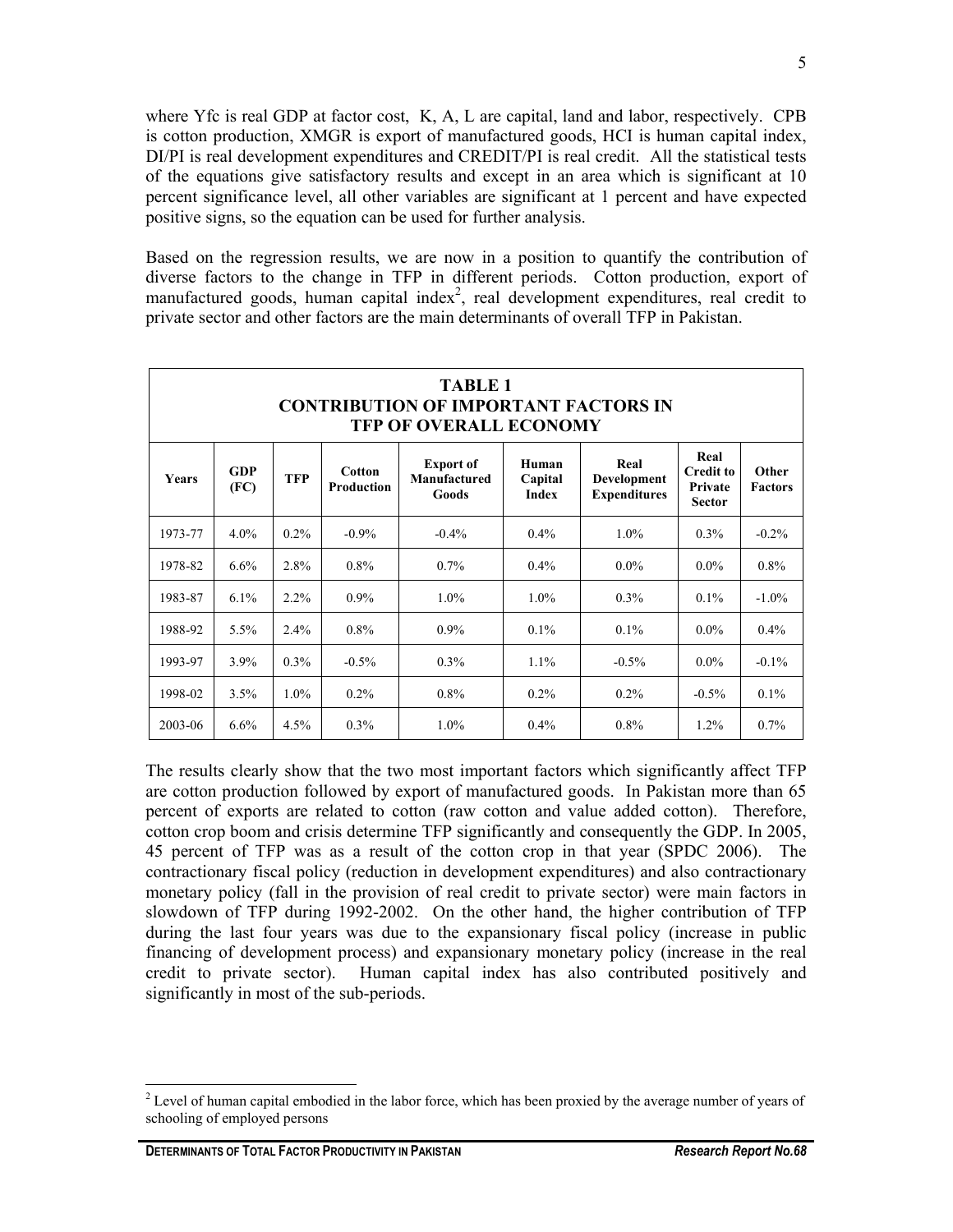#### **Agriculture**

In the agriculture sector, the estimated equation is as follows:

$$
Ln(Y_{ag}^{r}) = -\frac{19.149 + 0.053}{(-15.84)} + \frac{0.053}{(2.57)} + \frac{0.566}{(5.73)} + \frac{0.382}{(- - -)} + \frac{ln(L_{ag}) + 0.094}{(3.98)} + \frac{0.094}{(3.98)} + \frac{0.041}{(1.88)} + \frac{0.041}{(1.88)} + \frac{0.041}{(1.88)} + \frac{0.041}{(1.88)} + \frac{0.126}{(1.563)} + \frac{ln(HCI) + 0.0214}{(1.37)} + \frac{0.0214}{(1.37)} + \frac{0.094}{(1.37)} + \frac{0.094}{(1.865)} + \frac{0.0987}{(1.865)} + \frac{0.0987}{(1.88)} + \frac{0.0987}{(1.88)} + \frac{0.0987}{(1.88)} + \frac{0.0987}{(1.88)} + \frac{0.0987}{(1.88)} + \frac{0.0987}{(1.88)} + \frac{0.0987}{(1.88)} + \frac{0.0987}{(1.88)} + \frac{0.0987}{(1.88)} + \frac{0.0987}{(1.88)} + \frac{0.0987}{(1.88)} + \frac{0.0987}{(1.88)} + \frac{0.0987}{(1.88)} + \frac{0.0987}{(1.88)} + \frac{0.0987}{(1.88)} + \frac{0.0987}{(1.88)} + \frac{0.0987}{(1.88)} + \frac{0.0987}{(1.88)} + \frac{0.0987}{(1.88)} + \frac{0.0987}{(1.88)} + \frac{0.0987}{(1.88)} + \frac{0.0987}{(1.88)} + \frac{0.0987}{(1.88)} + \frac{0.0987}{(1.88)} + \frac{0.0987}{(1.88)} + \frac{0.0987}{(1.88)} + \frac{0.0987}{(1.88)} + \frac{0.098
$$

#### **Diagnostics**

|                    | Breusch-Godfrey Serial Correlation LM Test (Lag-1) |             |          |
|--------------------|----------------------------------------------------|-------------|----------|
| <b>F-statistic</b> | 1.294489                                           | Probability | 0.266454 |
| Obs*R-squared      | 1.688832                                           | Probability | 0.193755 |
|                    |                                                    |             |          |
|                    | Wald Test: Null Hypothesis: 1-C(2)-C(3)=0          |             |          |
| F-statistic        | 13.58045                                           | Probability |          |
| Chi-square         | 13.58045                                           | Probability | 0.000229 |

The subscript ag stands for agriculture sector. DEEP/PI is real development expenditure on economic services. The econometric results show that all variables have expected signs and except DEEP/PI, which is significant at lower level, all variables are significant at 1 percent level of significance.

Table 2 highlights the contribution of different factors to the growth of TFP in agriculture sector. Human capital improvement accounts for a significant contribution and highlights the importance of raising the human capital endowment of the labor force to achieve increases in TFP. The faster growth of TFP in recent years is due largely to the enhanced contribution of development expenditures on economic services by provinces. This shows that both physical capital and human capital are the main determinants of TFP in agriculture.

| <b>TABLE 2</b><br><b>CONTRIBUTION OF IMPORTANT FACTORS IN</b><br><b>TFP OF AGRICULTURE SECTOR</b> |                                                   |            |                                  |                             |                              |                                                                   |                         |  |  |
|---------------------------------------------------------------------------------------------------|---------------------------------------------------|------------|----------------------------------|-----------------------------|------------------------------|-------------------------------------------------------------------|-------------------------|--|--|
| <b>Years</b>                                                                                      | Value<br>Added in<br>Agriculture<br><b>Sector</b> | <b>TFP</b> | Human<br>Capital<br><b>Index</b> | Cotton<br><b>Production</b> | Agriculture<br><b>Credit</b> | Development<br><b>Expenditures on</b><br><b>Economic Services</b> | Other<br><b>Factors</b> |  |  |
| 1973-77                                                                                           | $3.7\%$                                           | $1.0\%$    | $-0.6\%$                         | $-1.7\%$                    | $0.3\%$                      | $0.2\%$                                                           | 2.8%                    |  |  |
| 1978-82                                                                                           | $4.2\%$                                           | $2.2\%$    | $1.4\%$                          | $1.0\%$                     | $0.1\%$                      | $0.0\%$                                                           | $-0.3\%$                |  |  |
| 1983-87                                                                                           | $3.7\%$                                           | 2.5%       | 3.9%                             | $1.1\%$                     | $0.0\%$                      | $0.2\%$                                                           | $-2.7\%$                |  |  |
| 1988-92                                                                                           | $5.2\%$                                           | 4.6%       | $0.5\%$                          | $0.9\%$                     | $-0.3\%$                     | $0.2\%$                                                           | $3.2\%$                 |  |  |
| 1993-97                                                                                           | $3.4\%$                                           | 2.4%       | 4.1%                             | $-0.6\%$                    | $0.0\%$                      | $-0.3\%$                                                          | $-0.8%$                 |  |  |
| 1998-02                                                                                           | $2.0\%$                                           | 1.3%       | $0.8\%$                          | $0.2\%$                     | $0.2\%$                      | $-0.1\%$                                                          | $0.1\%$                 |  |  |
| 2003-06                                                                                           | $3.9\%$                                           | 2.8%       | $1.6\%$                          | $0.4\%$                     | $-0.4\%$                     | $0.8\%$                                                           | $0.4\%$                 |  |  |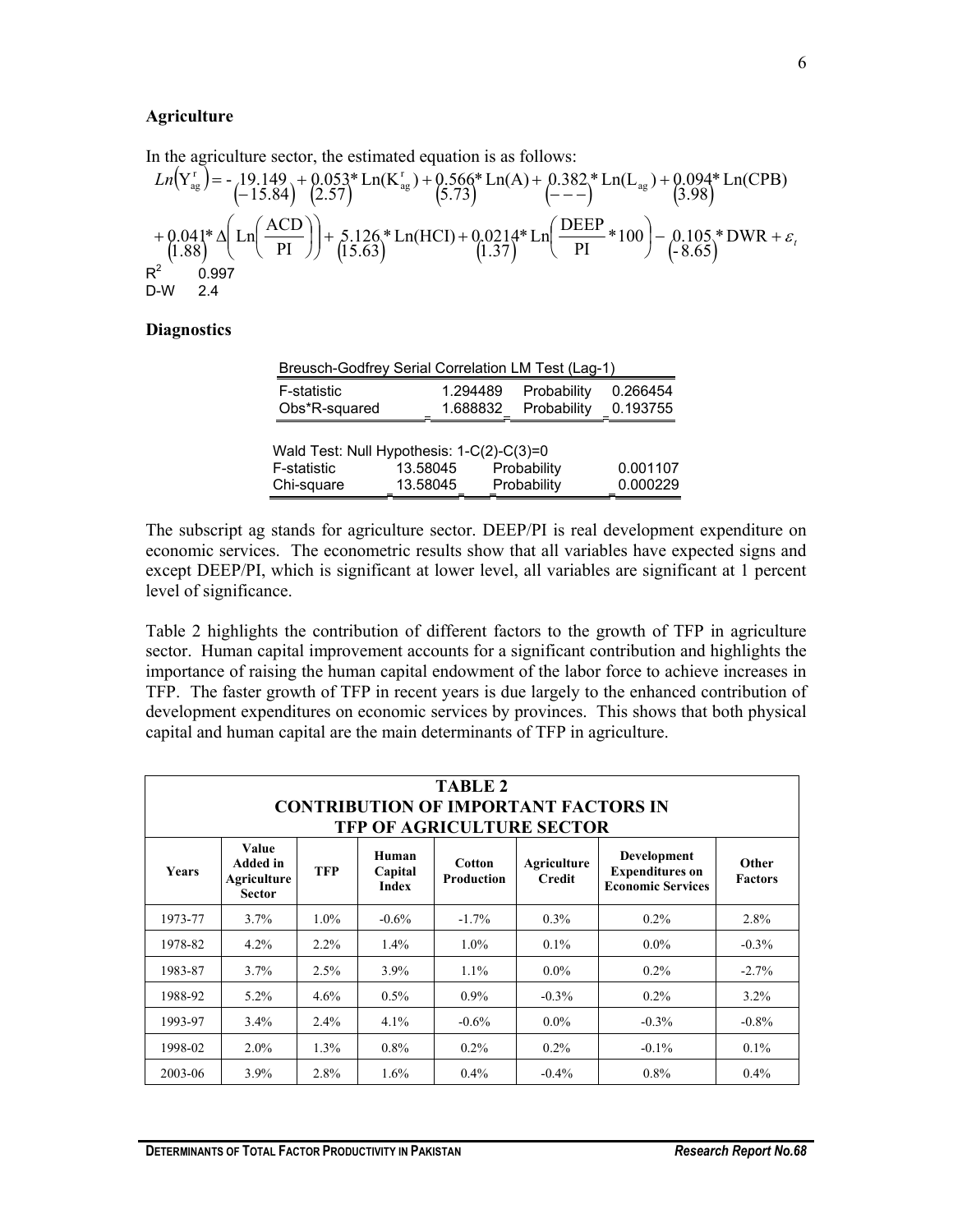#### **Manufacturing**

 $\mathcal{L}$ 

We now examine the factors contributing to the growth of TFP in the manufacturing sector. The estimated equation is as follows:

$$
Ln(Ymnr) = -9.79 + 0.80 * Ln(Kmnr) + 0.20 * Ln(Lmn) + 0.275 * Ln(XMGR)
$$
  
+ 0.635 \* (CU<sub>index</sub>) + 0.293 \* Ln(SPEIP + SPIEF) + 0.022 \* Ln( $\frac{Credit_{-1}}{PI_{-1}}$ ) - 0.167 \* DUM<sub>73-80</sub> +  $\varepsilon$ <sub>t</sub>  
(6.15)  
R<sup>2</sup> 0.997  
D-W 2.3

#### **Diagnostics**

| Breusch-Godfrey Serial Correlation LM Test (Lag-1) |          |             |          |  |  |  |  |  |
|----------------------------------------------------|----------|-------------|----------|--|--|--|--|--|
| F-statistic                                        | 0.780786 | Probability | 0.385320 |  |  |  |  |  |
| Obs*R-squared                                      | 0.999424 | Probability | 0.317450 |  |  |  |  |  |
| Wald Test: Null Hypothesis: 1-C(2)=0               |          |             |          |  |  |  |  |  |
| F-statistic                                        | 271.6048 | Probability | 0.000000 |  |  |  |  |  |
| Chi-square                                         | 271.6048 | Probability | 0.000000 |  |  |  |  |  |

The subscript mn denotes manufacturing sector. SPIEF and SPIEP are federal and provincial infrastructure and CU index is capacity utilization. The results show that all variables have correct expected sigh and significant. All variables except real credit are significant at 99 percent level of confidence.

Table 3 shows the determinants of TFP in the manufacturing sector of Pakistan. It shows that the exports of manufactured goods are the main determinants of TFP. In the four sub-periods when the TFP was very high, the contribution of manufactured growth was overwhelming. Similarly when the rate of increase in TFP was very low or negative, the role of manufactured exports was again dominating. The stock of provincial and federal infrastructure is another important determinant of TFP and has always contributed positively. The Pakistan economy faced a recession during 1998-2002, and capacity utilization rate went down significantly. During the recovery period (2002-06), the utilization rate of capacity increased significantly and contributed almost 40 percent in TFP.

|         | <b>TABLE 3</b><br><b>CONTRIBUTION OF IMPORTANT FACTORS IN</b><br>TFP OF MANUFACTURING SECTOR |            |                                            |                                |                                                             |                                     |                                |  |  |
|---------|----------------------------------------------------------------------------------------------|------------|--------------------------------------------|--------------------------------|-------------------------------------------------------------|-------------------------------------|--------------------------------|--|--|
| Years   | Value Added in<br>Manufacturing<br><b>Sector</b>                                             | <b>TFP</b> | <b>Export of</b><br>Manufactu<br>red Goods | Capacity<br><b>Utilization</b> | <b>Stock of Provincial</b><br>and Federal<br>Infrastructure | <b>Lagged Real</b><br><b>Credit</b> | <b>Other</b><br><b>Factors</b> |  |  |
| 1973-77 | 1.3%                                                                                         | $-1.4\%$   | $-1.0\%$                                   | $-2.9\%$                       | 4.1%                                                        | $0.1\%$                             | $-1.7%$                        |  |  |
| 1978-82 | 10.0%                                                                                        | $7.7\%$    | $2.1\%$                                    | $-0.9\%$                       | $1.9\%$                                                     | $0.3\%$                             | 4.3%                           |  |  |
| 1983-87 | $7.4\%$                                                                                      | $4.6\%$    | 2.7%                                       | $0.8\%$                        | $1.3\%$                                                     | $0.3\%$                             | $-0.5%$                        |  |  |
| 1988-92 | $6.0\%$                                                                                      | 3.8%       | 2.7%                                       | $0.9\%$                        | 1.6%                                                        | $-0.2\%$                            | $-1.1\%$                       |  |  |
| 1993-97 | $3.0\%$                                                                                      | $0.3\%$    | $0.7\%$                                    | $-2.1\%$                       | $1.2\%$                                                     | $0.3\%$                             | $0.2\%$                        |  |  |
| 1998-02 | $5.0\%$                                                                                      | $2.0\%$    | $2.4\%$                                    | $-1.4\%$                       | $0.6\%$                                                     | $-0.1\%$                            | 0.5%                           |  |  |
| 2003-06 | 10.0%                                                                                        | $8.0\%$    | 2.9%                                       | $3.2\%$                        | $0.5\%$                                                     | 0.9%                                | 0.5%                           |  |  |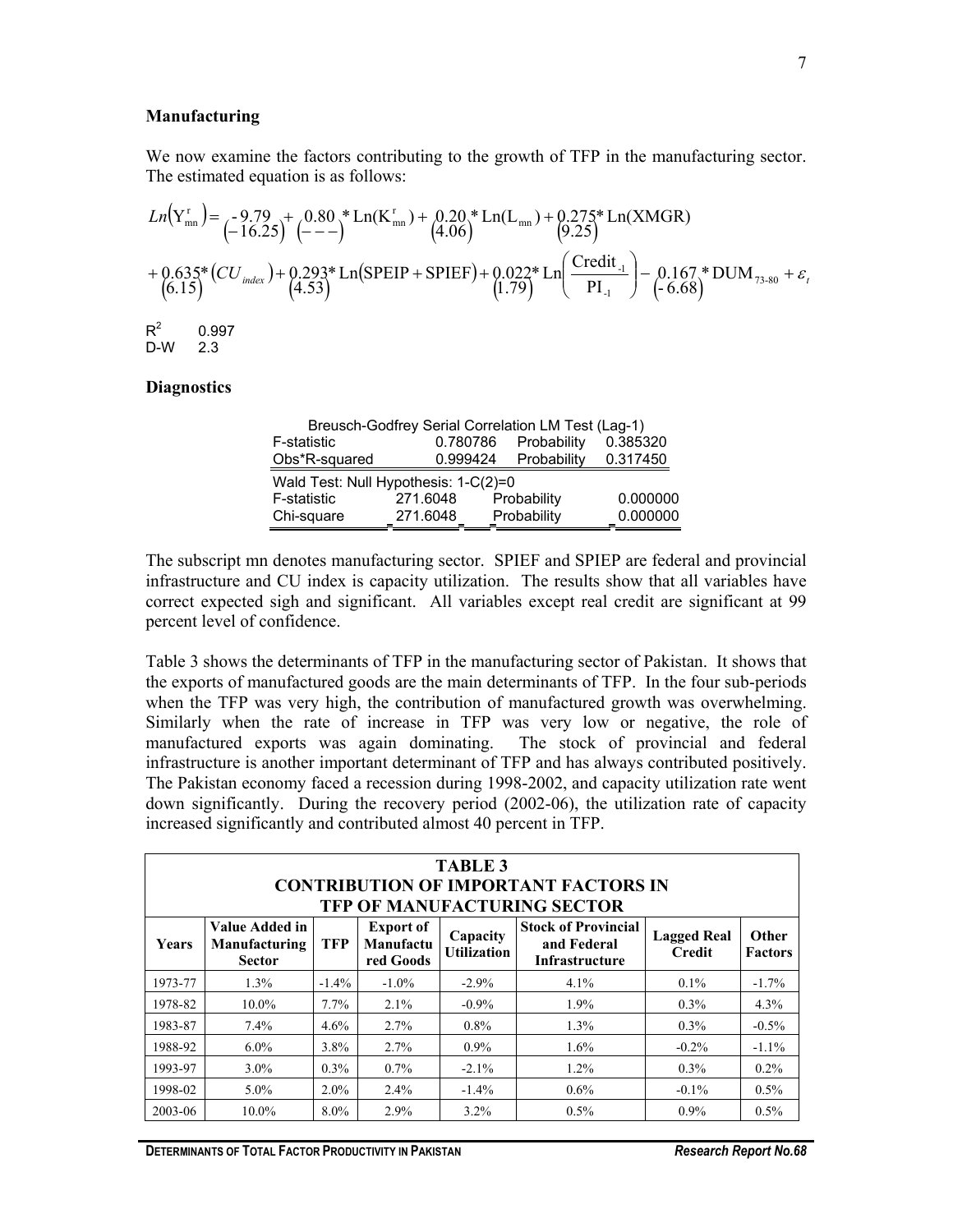#### **Construction Sector**

The regression for the construction sector is as follows:

$$
Ln(Y_{cn}^{r}) = \frac{6.066 + 0.685 \times Ln(K_{cn}^{r}) + 0.315 \times Ln(L_{cn}) + 0.055 \times \Delta(Ln(RMCS_{mc}))}{(-8.51)^{4.68}} + \frac{0.041 \times (Advances_{cn}) + 0.180 \times Ln(SPEIP) + 0.149 \times Ln(\frac{DE}{PI}) + \varepsilon_{t}}{(1.48)^{4.68}} + \frac{0.041 \times (Advances_{cn}) + 0.180 \times Ln(SPEIP) + 0.149 \times Ln(\frac{DE}{PI}) + \varepsilon_{t}}{(3.22)^{4.68}} + \frac{0.99 \times 1.49 \times 1.49 \times 1.49 \times 1.49 \times 1.49 \times 1.49 \times 1.49 \times 1.49 \times 1.49 \times 1.49 \times 1.49 \times 1.49 \times 1.49 \times 1.49 \times 1.49 \times 1.49 \times 1.49 \times 1.49 \times 1.49 \times 1.49 \times 1.49 \times 1.419 \times 1.419 \times 1.419 \times 1.419 \times 1.419 \times 1.419 \times 1.419 \times 1.419 \times 1.419 \times 1.419 \times 1.419 \times 1.419 \times 1.419 \times 1.419 \times 1.419 \times 1.419 \times 1.419 \times 1.419 \times 1.419 \times 1.419 \times 1.419 \times 1.419 \times 1.419 \times 1.419 \times 1.419 \times 1.419 \times 1.419 \times 1.419 \times 1.419 \times 1.419 \times 1.419 \times 1.419 \times 1.419 \times 1.419 \times 1.419 \times 1.419 \times 1.419 \times 1.419 \times 1.419 \times 1.419 \times 1.419 \times 1.419 \times 1.419 \times 1.419 \times 1.419 \times 1.419 \times 1.419 \times 1.419 \times 1
$$

#### **Diagnostics**

 $R^2$ 

| <b>Breusch-Godfrey Serial Correlation LM Test:</b> |                                      |                            |                      |
|----------------------------------------------------|--------------------------------------|----------------------------|----------------------|
| F-statistic                                        | 1.315388                             | Probability                | 0.286310             |
| Obs*R-squared                                      | 3.141990                             | Probability                | 0.207838             |
|                                                    | Wald Test: Null Hypothesis: 1-C(2)=0 |                            |                      |
| <b>F-statistic</b><br>Chi-square                   | 4.655601<br>4.655601                 | Probability<br>Probability | 0.040012<br>0.030952 |

The subscript cn is for the construction sector. Advances cn is total credit given to the construction sector and RMC\$ me is the remittance in dollars from the Middle East. The results show that capital, provincial infrastructure and development expenditure are significant at 1 percent level of significance. Whereas, remittances, advance in construction sector are significant at 10 percent level of significance. All variables have expected positive signs.

The construction sector is an important sector in Pakistan's economy and perhaps has the most forward and backward linkages with other sectors. Therefore, when the government wants to pull the economy out of a recession or wants to increase economic activity, it tries to do it through the construction sector. TFP contributed 6.3 percentage points in the growth of the construction sector of 11.1percent during 1973-77 mainly due to increase in real development expenditures, stock of provincial infrastructure and bank advances. Similarly in 2003-06, when the government wanted to increase economic activity, it used the expansionary fiscal and monetary sector in the construction sector. In this period both these factors contributed almost 80percent in TFP of the construction sector.

|              | <b>TABLE 4</b><br><b>CONTRIBUTION OF IMPORTANT FACTORS IN TFP OF CONSTRUCTION SECTOR</b> |            |                                            |                                                 |                                           |                                                                             |                         |  |  |
|--------------|------------------------------------------------------------------------------------------|------------|--------------------------------------------|-------------------------------------------------|-------------------------------------------|-----------------------------------------------------------------------------|-------------------------|--|--|
| <b>Years</b> | Value Added in<br>Construction<br><b>Sector</b>                                          | <b>TFP</b> | Real<br>Development<br><b>Expenditures</b> | <b>Stock of</b><br>Provincial<br>Infrastructure | <b>Remittances</b><br>from Middle<br>East | <b>Bank Advances to</b><br><b>Construction Sector</b><br>(Public & Private) | Other<br><b>Factors</b> |  |  |
| 1973-77      | $11.1\%$                                                                                 | $6.3\%$    | $3.0\%$                                    | $4.2\%$                                         | $0.9\%$                                   | 1.3%                                                                        | $-3.1\%$                |  |  |
| 1978-82      | $6.7\%$                                                                                  | $4.3\%$    | $0.1\%$                                    | 1.5%                                            | $-0.7\%$                                  | $0.7\%$                                                                     | 2.7%                    |  |  |
| 1983-87      | $5.1\%$                                                                                  | $0.7\%$    | $0.7\%$                                    | $1.2\%$                                         | $-0.3%$                                   | 1.2%                                                                        | $-2.1%$                 |  |  |
| 1988-92      | 4.3%                                                                                     | $2.7\%$    | $0.4\%$                                    | 1.2%                                            | $-0.1\%$                                  | $-0.2\%$                                                                    | 1.4%                    |  |  |
| 1993-97      | 2.5%                                                                                     | $-0.3\%$   | $-1.4\%$                                   | $0.9\%$                                         | $0.1\%$                                   | $0.5\%$                                                                     | $-0.5\%$                |  |  |
| 1998-02      | $0.7\%$                                                                                  | $0.5\%$    | $0.4\%$                                    | $0.2\%$                                         | $0.6\%$                                   | $0.0\%$                                                                     | $-0.7\%$                |  |  |
| 2003-06      | $4.6\%$                                                                                  | 4.6%       | 2.3%                                       | $0.2\%$                                         | $-0.5\%$                                  | $1.4\%$                                                                     | $1.2\%$                 |  |  |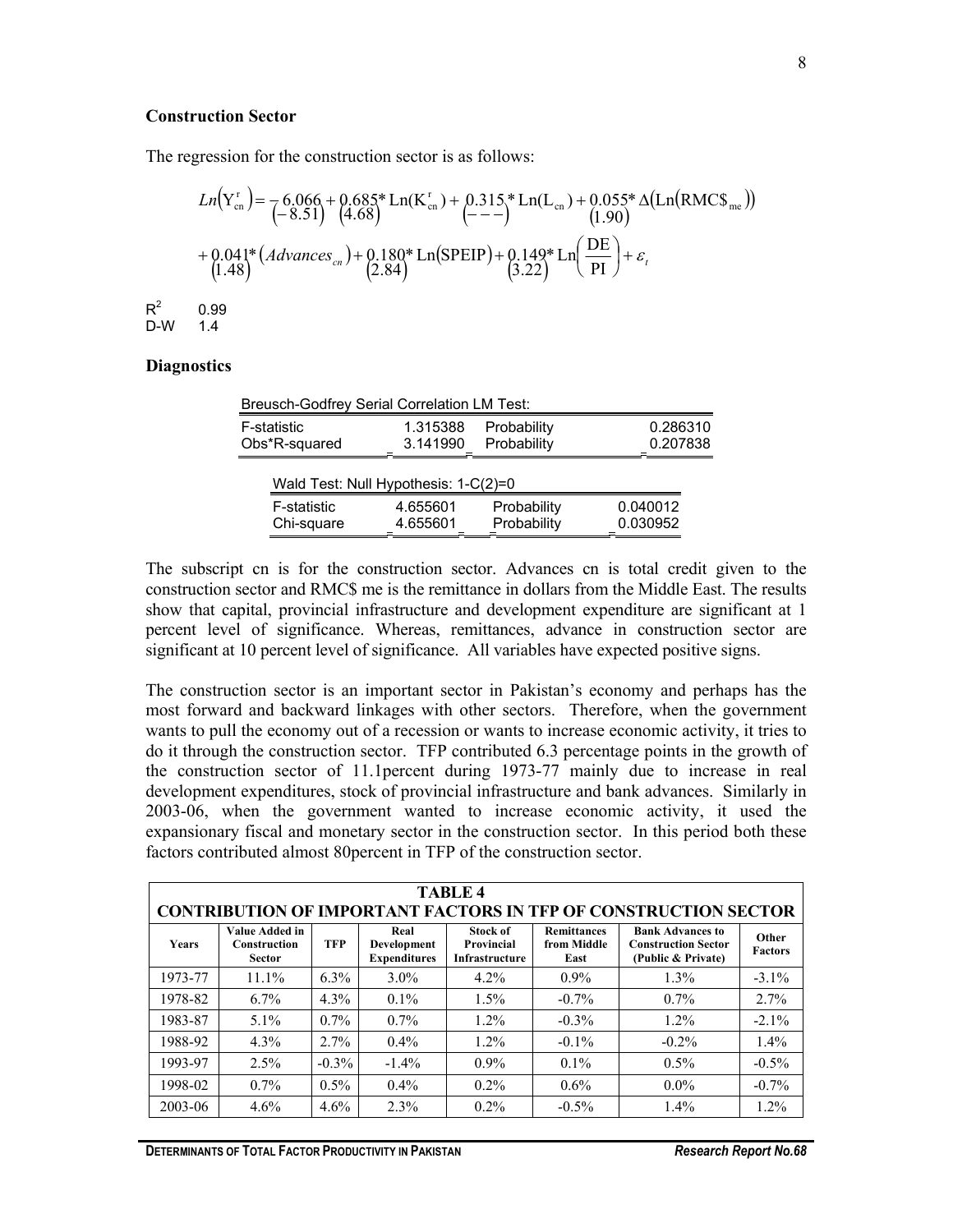#### **Electricity and Gas Distribution**

The regression for the Electricity and Gas Distribution sector is as follows:

$$
Ln(Y_{eg}^{r}) = \frac{1.731 + 0.704 * Ln(K_{eg}^{r}) + 0.296 * Ln(L_{eg}) + 0.253 * \Delta \left(Ln\left(\frac{DEF_{.1}}{PI_{.1}}\right)\right)}{-74.8 \left(\frac{29.55}{29.55}\right)} + \frac{0.295 * Ln(L_{eg}) + 0.253 * \Delta \left(Ln\left(\frac{DEF_{.1}}{PI_{.1}}\right)\right)}{-5.037 * \Delta \left(Ln\left(\text{FDIS}_{\text{inflow}}\right)\right)} - \frac{0.353 * Dum_{.02}}{-5.03} + \varepsilon_{t}
$$

 $R^2$  0.99 D-W 1.6

#### **Diagnostics**

|               | <b>Breusch-Godfrey Serial Correlation LM Test:</b> |             |          |
|---------------|----------------------------------------------------|-------------|----------|
| F-statistic   | 0.941624                                           | Probability | 0.340802 |
| Obs*R-squared | 1.118417                                           | Probability | 0.290260 |
|               | Wald Test: Null Hypothesis: 1-C(2)=0               |             |          |
| F-statistic   | 153.9040                                           | Probability | 0.000000 |
| Chi-square    | 153.9040                                           | Probability | 0.000000 |

The subscript eg is for the electricity and gas sector. DEF is lag of federal government expenditure and FDI is Foreign Direct Investment. The results show that the capital and federal development expenditure are significant at 1 percent level of significance. Whereas, FDI is significant at 5 percent level of significance. All variables have expected signs. This is an important sector in the sense that most of the time TFP in this sector is negative and mostly results in increase in capital stock and labor. Even in 2003-06, when the TFP was 7.2 percent, the variables used in the equation and alternative specifications did not explain.

|              | <b>TABLE 5</b><br><b>CONTRIBUTION OF IMPORTANT FACTORS IN</b><br>TFP OF ELECTRICITY AND GAS SECTOR |            |                                                       |                                            |                         |  |  |  |  |
|--------------|----------------------------------------------------------------------------------------------------|------------|-------------------------------------------------------|--------------------------------------------|-------------------------|--|--|--|--|
| <b>Years</b> | Value Added In<br><b>Electricity And Gas</b><br><b>Distribution Sector</b>                         | <b>TFP</b> | <b>Real Development</b><br><b>Expenditure Federal</b> | <b>Foreign Direct</b><br><b>Investment</b> | Other<br><b>Factors</b> |  |  |  |  |
| 1973-77      | $9.3\%$                                                                                            | $-17.1%$   | $0.2\%$                                               | $-27.1%$                                   | 9.8%                    |  |  |  |  |
| 1978-82      | $8.2\%$                                                                                            | $-5.7\%$   | $-0.6\%$                                              | $0.5\%$                                    | $-5.6\%$                |  |  |  |  |
| 1983-87      | $8.5\%$                                                                                            | $-0.8\%$   | $-0.5\%$                                              | $-0.2\%$                                   | $-0.1\%$                |  |  |  |  |
| 1988-92      | 12.1%                                                                                              | 1.8%       | $-0.5\%$                                              | $0.3\%$                                    | $2.0\%$                 |  |  |  |  |
| 1993-97      | $6.3\%$                                                                                            | $-2.8\%$   | $0.2\%$                                               | $-0.6\%$                                   | $-2.3\%$                |  |  |  |  |
| 1998-02      | $-0.1\%$                                                                                           | $-2.0\%$   | $-0.2\%$                                              | $0.7\%$                                    | $-2.4\%$                |  |  |  |  |
| 2003-06      | $6.8\%$                                                                                            | $7.2\%$    | $0.8\%$                                               | $0.1\%$                                    | $6.2\%$                 |  |  |  |  |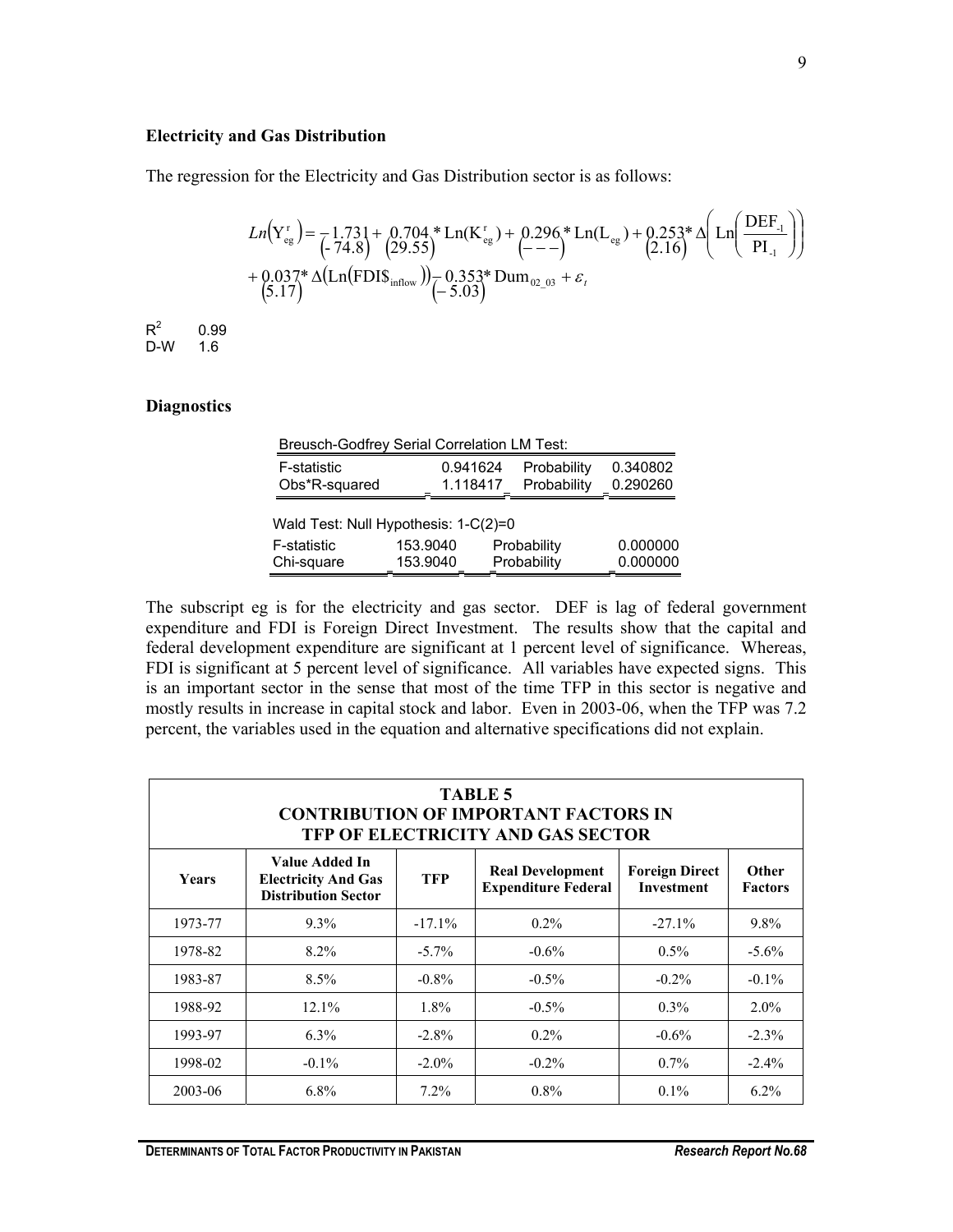#### **Other Sectors**

( ) ( )( ) ( ) ( ) ( ) ( ) ( ) ( ) ( ) ( ) *<sup>t</sup> GDP Trade Ln* + ε + <sup>+</sup> <sup>+</sup> <sup>∆</sup> <sup>=</sup> <sup>−</sup> <sup>+</sup> <sup>+</sup> <sup>+</sup> <sup>∆</sup> \* 2.97 \*100 0.096 PI DE \* Ln 2.46 \* Ln HCI 0.086 1.92 0.530 \* Ln SPIEP\*SPEIF 8.59 \*Ln(L ) 0.617 --- \*Ln(K ) 0.087 20.41 0.913 - 2.48 Y 3.187 <sup>2</sup> 1 ot r ot r ot R2 0.99 D-W 1.9

# **Diagnostics**

| <b>Breusch-Godfrey Serial Correlation LM Test:</b> |          |             |          |  |  |  |
|----------------------------------------------------|----------|-------------|----------|--|--|--|
| F-statistic                                        | 0.125835 | Probability | 0.725651 |  |  |  |
| Obs*R-squared                                      | 0.158945 | Probability | 0.690130 |  |  |  |
| Wald Test: Null Hypothesis: 1-C(2)=0               |          |             |          |  |  |  |
| F-statistic                                        | 3.798115 | Probability | 0.061771 |  |  |  |
| Chi-square                                         | 3.798115 | Probability | 0.051310 |  |  |  |

These sectors grew at an average rate of 5 percent during the last three decades. The growth rate ranges from 3.2 percent to 7.2 percent. However, the contribution of TFP remained negative or near zero in most of the sub-periods. Table 6 shows impact of declining growth of stock of federal and provincial infrastructure and significantly explains negative TFP. In the last sub-period of the study 2002-06, all the determinants of TFP i.e. stock of infrastructure both federal and provincial, remittances, human capital endowments of employed labor force, and trade openness have contributed positively in enhancing TFP.

| TABLE 6<br><b>CONTRIBUTION OF IMPORTANT FACTORS IN</b><br><b>TFP OF OTHER SECTORS</b>                                                                                                                                                                   |         |          |          |         |          |          |          |  |  |
|---------------------------------------------------------------------------------------------------------------------------------------------------------------------------------------------------------------------------------------------------------|---------|----------|----------|---------|----------|----------|----------|--|--|
| Value Added<br><b>Stock Of Provincial</b><br><b>Trade to</b><br>Human<br>Years<br><b>In Services</b><br><b>TFP</b><br><b>And Federal</b><br><b>Remittances</b><br>GDP<br>Capital<br><b>Factors</b><br>Infrastructure<br>Index<br>Ratio<br><b>Sector</b> |         |          |          |         |          |          |          |  |  |
| 1973-77                                                                                                                                                                                                                                                 | $3.2\%$ | $-6.1\%$ | $-5.0\%$ | $0.2\%$ | $-0.2\%$ | $1.0\%$  | $-2.0\%$ |  |  |
| 1978-82                                                                                                                                                                                                                                                 | $7.2\%$ | $-1.8\%$ | $-2.5\%$ | $0.1\%$ | $-0.2\%$ | $-0.1\%$ | $0.9\%$  |  |  |
| 1983-87                                                                                                                                                                                                                                                 | $7.2\%$ | $0.1\%$  | $-0.8\%$ | $0.4\%$ | $0.3\%$  | $-0.3\%$ | $0.6\%$  |  |  |
| 1988-92                                                                                                                                                                                                                                                 | $5.5\%$ | $0.0\%$  | $0.7\%$  | $0.1\%$ | $0.0\%$  | $-0.3\%$ | $-0.4\%$ |  |  |
| 1993-97                                                                                                                                                                                                                                                 | $4.5\%$ | $-1.2\%$ | $-2.1\%$ | $0.4\%$ | $-0.5\%$ | $0.2\%$  | $0.7\%$  |  |  |
| 1998-02                                                                                                                                                                                                                                                 | $4.0\%$ | $-0.8\%$ | $-0.4\%$ | $0.1\%$ | $0.6\%$  | $-0.1\%$ | $-0.9\%$ |  |  |
| 2003-06                                                                                                                                                                                                                                                 | $7.2\%$ | $2.2\%$  | $0.4\%$  | $0.2\%$ | $0.4\%$  | $0.9\%$  | $0.3\%$  |  |  |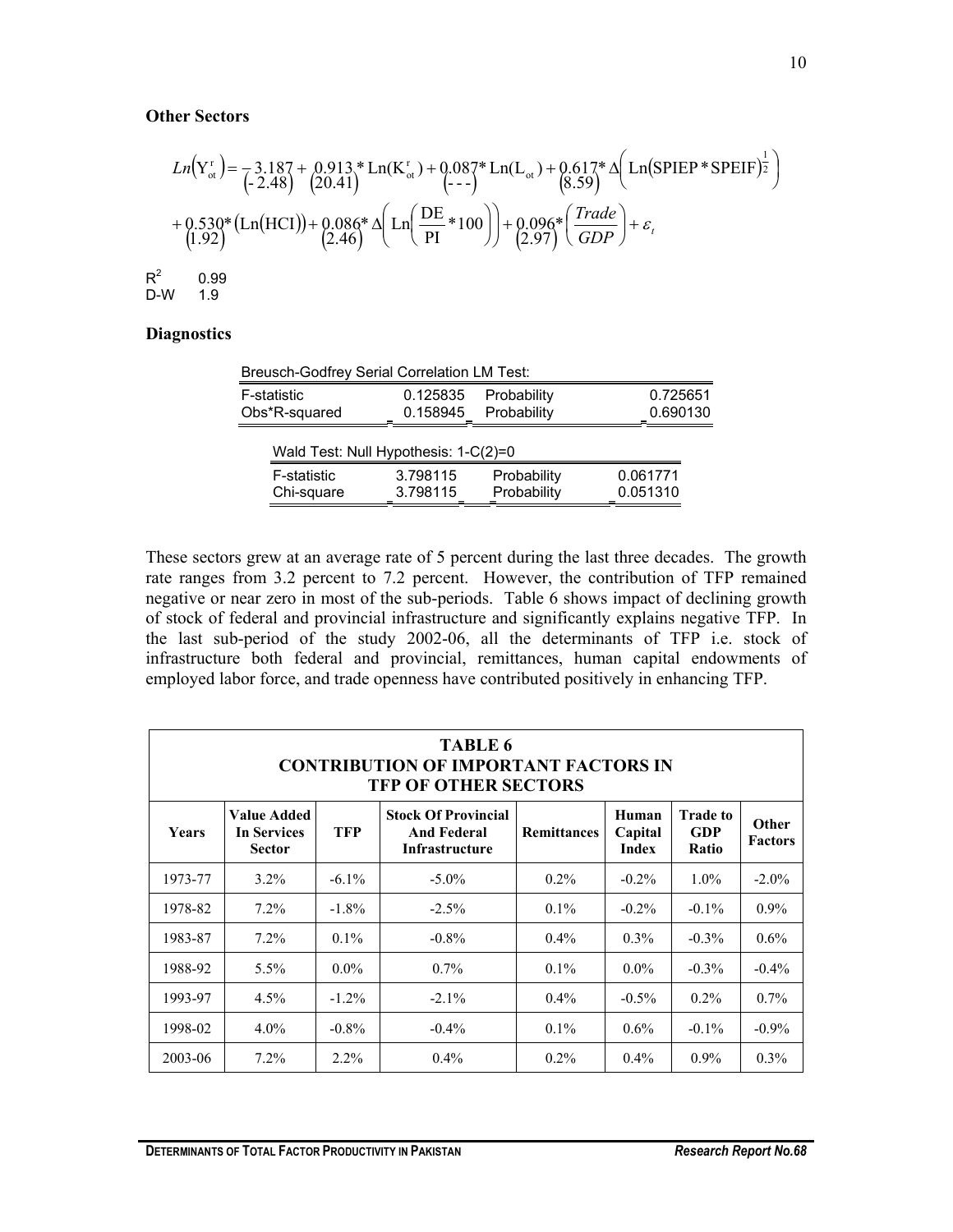# **VII. CONCLUSION AND POLICY IMPLICATIONS:**

The role of productivity in accelerating the pace of economic growth is well recognized in economic literature and this paper shows that Pakistan's case is no exception. The purpose of the paper was also to see the effect of government fiscal policy, monetary policy and other economic measures on TFP. It shows that these policies affect TFP through human capital endowments of employed labor force, providing better physical infrastructure and other facilitation to incorporate technology in the production process.

Using data of the Pakistan economy from 1973 to 2006 both at aggregate and dis-aggregated levels i.e. Agriculture, Manufacturing, Construction, Electricity and Gas, and Other Sectors, the paper has tried to explain TFP for seven sub-periods equally divided into five years. The paper also explains very high growth in the last period (2002-06) and the impact of wide ranging economic reforms, including fiscal and monetary reforms, since 2000.

The contribution of TFP in achieving high growth varies from 5.6 percent during 1973-77 to 67.6 percent during 2003-06. During 2003-06, the economic growth was mainly driven by the enhancement of TFP and the lower growth during the 1970s and the 1990s was mainly due to a massive decline in TFP, whereas the high economic growth during the 1980s was to an extent equally contributed by inputs availability and TFP. [Appendix 1 Table B]

The aggregate equation results clearly show that two factors which significantly affect TFP are cotton production and the export of manufactured goods. In Pakistan, more than 65 percent per cent of exports are related to cotton and cotton products (raw cotton and value added cotton). Therefore, boom and crisis in the cotton crop, significantly determine TFP and consequently the GDP. In 2005, 45 percent of TFP was as a result of the good cotton crop in that year (SPDC 2006). The fiscal and monetary policy came out as significant factors deriving TFP both positively and negatively. The slowdown of TFP during 1992-2002 and higher TFP in the 2002-06 period was the result of the contractionary and expansionary fiscal and monetary policies, respectively.

The results of disaggregated equations show generally similar results as of aggregate equation but also reflect some sector specific factors affecting TFP. For example, human capital improvement accounts for a significant contribution in agriculture. This highlights the importance of raising human capital endowment and agricultural extension services to the labor force to achieve increases in TFP in this sector. The faster growth of TFP in recent years is attributed largely to the enhanced contribution of human capital in agriculture.

The results of the manufacturing equation show, like aggregate equation, that exports of manufactured goods and fiscal policy incentives are the main determinants of TFP. The stock of provincial and federal infrastructure is another more important determinant of TFP and has always contributed positively. This equation shows that during the recovery period 2002-06, the capacity utilization rate contributed almost 40percent in TFP.

The results of the construction sector equation show that during recovery periods this sector played an important role. The expansionary fiscal and monetary policy (increase in real development expenditures, stock of provincial infrastructure, and bank advances) during 1973-77 and 2003-06 were responsible for higher TFP. In the 2002-06 period, both these factors contributed almost 80 percent in TFP of the construction sector.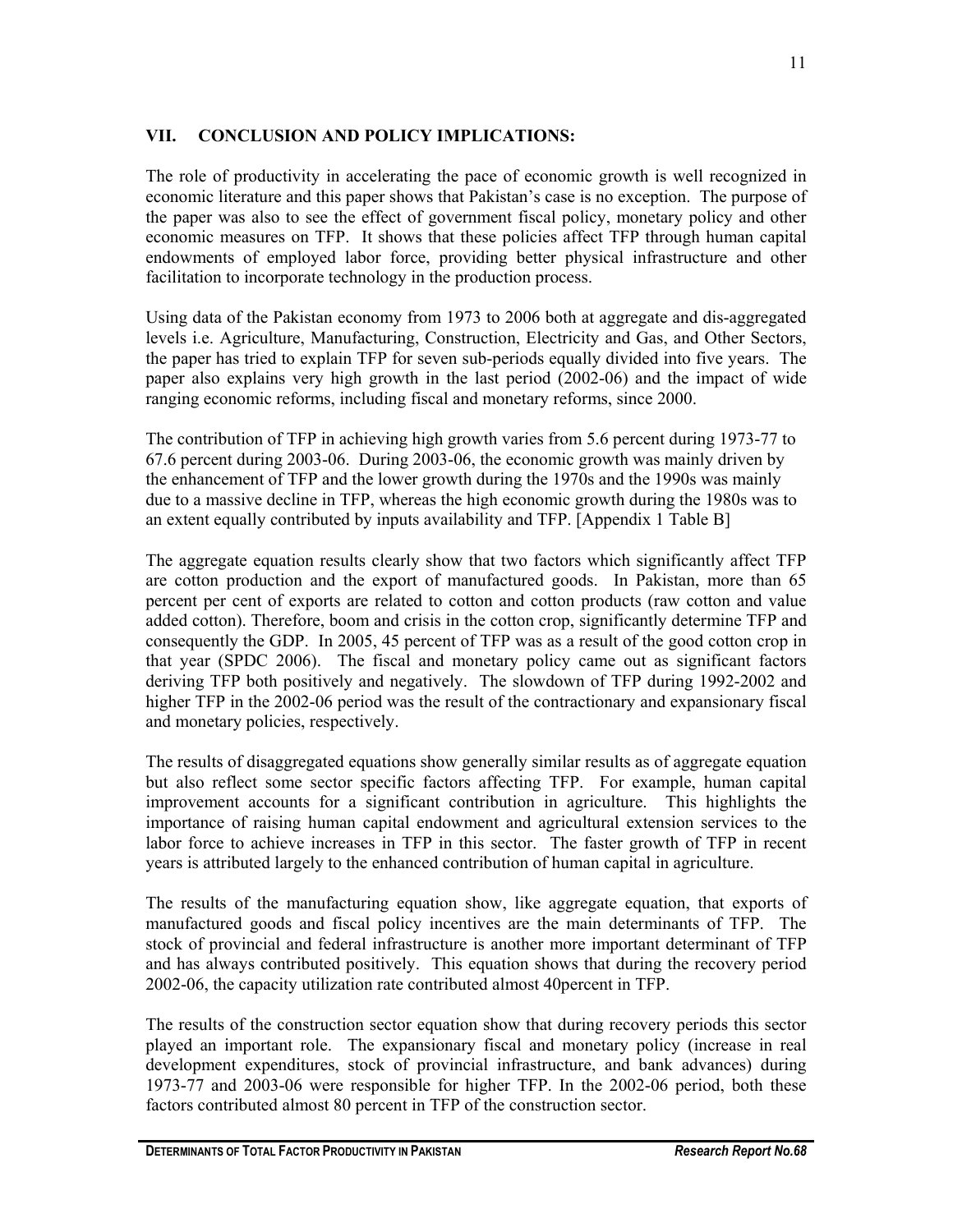The equation of Electricity and Gas distribution and other sectors show inconclusive results. This is perhaps because in these sectors most of the time TFP were negative or near zero. "Other Sectors", however, show a declining growth of stock of federal and provincial infrastructure significantly which explains negative TFP.

Concluding this paper, we can say both fiscal and monetary policies are very important determinants of TFP in Pakistan. Factors like export of manufactured goods and human capital can also be improved through relevant fiscal and monetary policy initiatives. The paper concludes that fiscal policy both directly and indirectly, through improving human capital and physical capital, can increase TFP. This paper also shows that the macro economic reforms of the last ten years have contributed significantly in enhancing TFP and hence growth in recent years.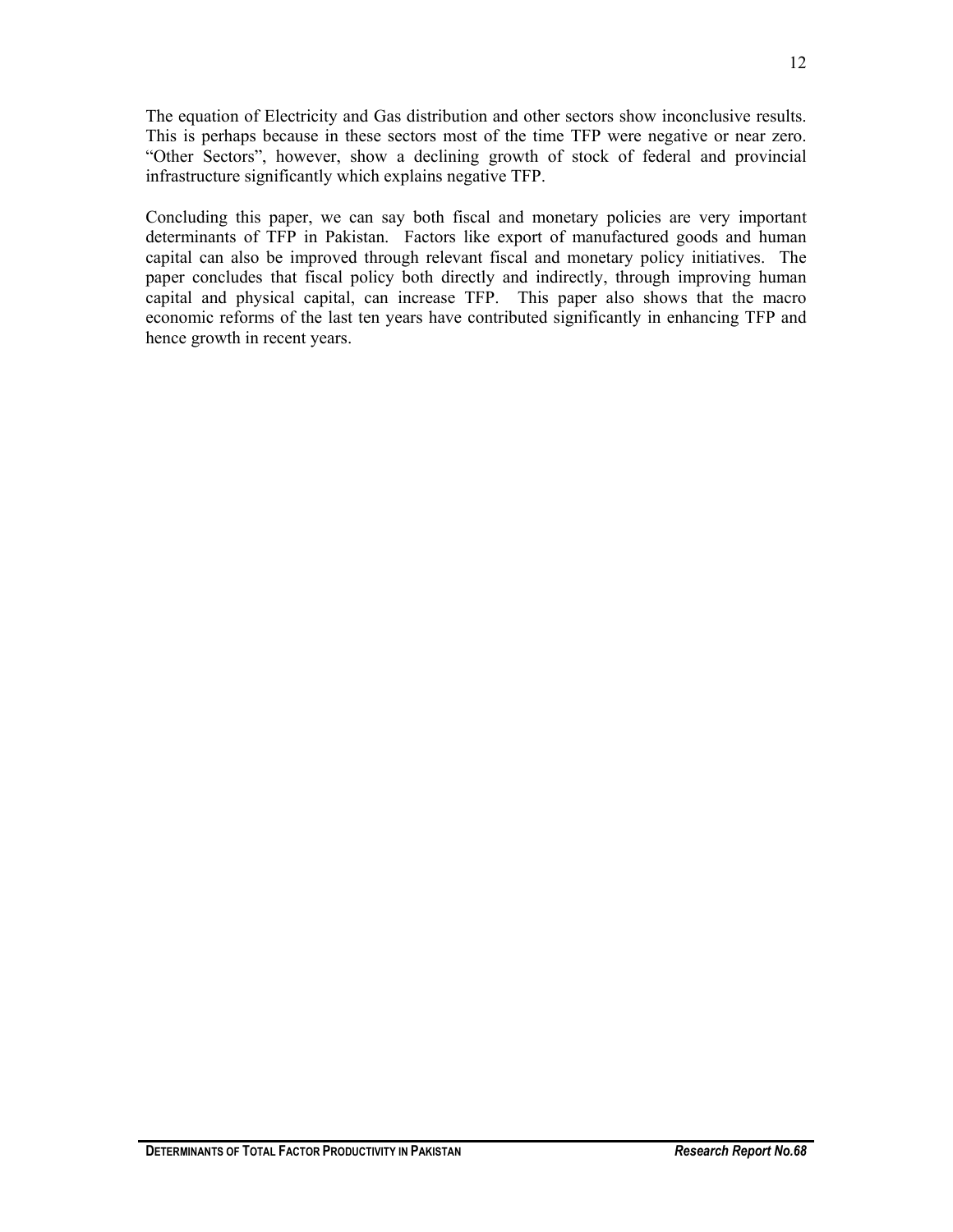### **REFERENCES**

- Anthony Enisan Akinlo (2005) Impact of Macroeconomic Factors on Total Factor Productivity in Sub-Saharan African Countries" Research Paper No. 39 UN-WIDER
- Barro, R. J. (1990). 'Government spending in a simple model of endogenous growth'. *Journal of Political Economy* 98(5 part 2): S103-S125.
- Barro, R. J. and Lee, J. (1994). 'International comparisons of educational attainments'. *Journal of Monetary Economics* 32: 363-94.
- Barro, R. J. and Sala-I-Martin, X. (1995). *Economic Growth*. New York: McGraw-Hill.
- Coe, D. T. and Helpman, E. (1995). 'International R&D spillovers'. *European Economic Review* 39: 859-87.
- Cororation, C. B. (2004). 'National Report: Philippines', in *Measuring Total Factor Productivity: Survey Report*. Tokyo: Asian Productivity Organization.
- Edwards, S. (1998). 'Openness, productivity and growth: What do we really know?' *Economic Journal* 108: 383-98.
- Englander, S. and Gurney, A. (1994). 'Medium-term determinants of OECD productivity'. *OECD Economic Studies* 22: 49-109.
- Goldar, B. N. and Kumari, A. (2002). 'Import liberalization and productivity growth in India industries in the 1990s'. *Working Paper* E/219/2002. Delhi: Institute of Economic Growth.
- Griliches, Z. (1980). 'Returns to research and development expenditures in the private sector', in J. Kendrick and B. Vaccara (eds), *New Development in Productivity Measurement and Analysis*. Chicago: University of Chicago Press: pp. 419-54.
- Griliches, Z. (1992). 'The search for R&D spillovers'. *Scandinavian Journal of Economics*  94(supplement): 29-47.
- Griliches, Z. (1994). 'Productivity, R&D and the data constraint'. *American Economic Review* 84(1): 1-23.
- Government of Pakistan (various Issues), Pakistan Economic Survey, Finance Ministry
- Grossman, G. M. and Helpman, E. (1991). *Innovation and Growth in the Global Economy*. Cambridge MA: MIT Press.
- Haddad, M. (1993). 'How trade liberalization affected productivity in Morocco'. *Policy Research Working Paper* 1096. Washington DC: World Bank.
- Pasha, H.A., Aynul Hasan, and others 1996, Integrated Social-Sector Macroeconometric Model for Pakistan, Pakistan. Development Review, 35(4) 1996. PP 567-79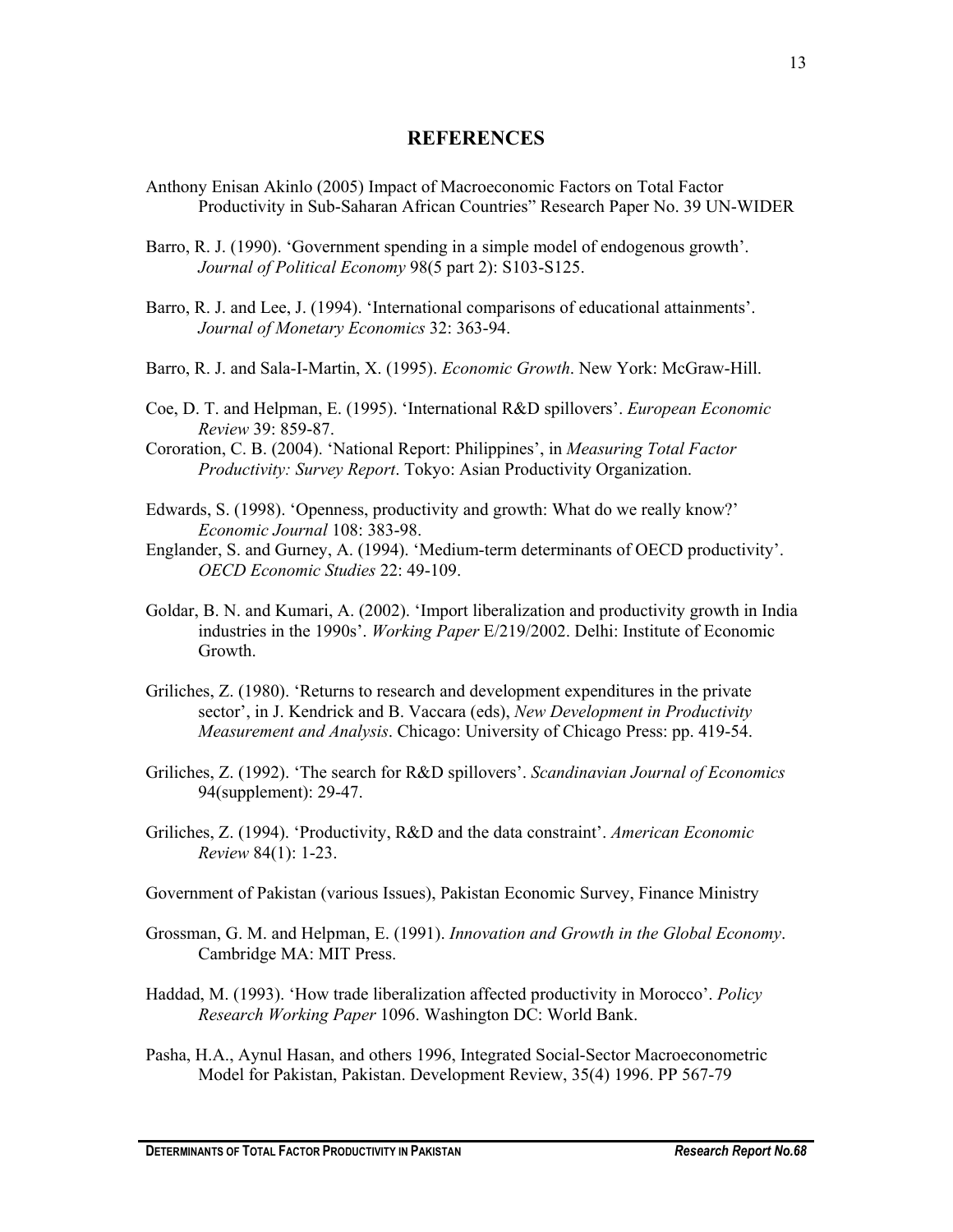- Hafiz, A. Pasha., Aisha, Ghaus-Pasha. and Kalim Hyder. (2002). "The Slowing Down of the Growth of Total Factor Productivity in Pakistan," Social Policy and Development Centre, *Research Report Number 44.*
- Harrison, A. E. (1994). 'Productivity, imperfect competition and trade reform: Theory and evidence'. *Journal of International Economics* 36: 53-73.
- Harrison, A. E. (1996). 'Openness and growth: A time-series, cross-country analysis for developing countries'. *Journal of Development Economics* 48: 419-47.
- Hercowitz, Z., Lavi, Y., and Melnick, R. (1999). 'The impact of macroeconomic factors on productivity in Israel, 1960-96'. *Bank of Israel Economic Review* 72: 103-124.
- Kanamori, H 1972. "What Accounts for Japan's High rate of Growth?", Review of Income and Wealth, 18(2), pp 155-71.
- Khan, Safdar Ullah. (2006). "Macro Determinants of Total Factor Productivity in Pakistan," State Bank of Pakistan, *Working Paper Number 10*.
- Kim, E. (2000). 'Trade liberalization and productivity growth in Korean manufacturing industries: Price protection, market power and scale efficiency'. *Journal of Development Economics* 62: 55-83.
- Kim, K. W. (1994). 'Trade and industrialization policies in Korea: An overview', in G. K. Helleiner (ed.), *Trade Policy and Industrialization in Turbulent Times*. London and New York: Routledge, for UNU-WIDER.
- Krugman, Paul. 1994 "The Myth of Asia's Miracle", Foreign Affairs, 73(6), pp 62.
- Miller, S. M. and Upadhyay, M. P. (2000). 'The effects of openness, trade orientation, and human capital on total factor productivity'. *Journal of Development Economics* 63: 399-423.
- Mohammad Sabir and Qazi Masood Ahmed. (2003). "Macroeconomic Reforms and Total Factor Productivity Growth in Pakistan: An Empirical Analysis," Social Policy and Development Centre, *Conference Paper No.55*
- Ramsey, F. P. (1928). 'A mathematical theory of saving'. *Economic Journal* 38: 543- 59.
- Romer, P. M. (1990). 'Endogenous technological change'. *Journal of Political Economy*  98(5): 71-102.
- Romer, P. M. (1992). 'Two strategies for economic development: using ideas and producing ideas'. *World Bank Annual Conference on Economic Development*. Washington DC: World Bank.
- Sachs, F. and Warner, A. (1995). 'Economic reform and the process of global integation'. *Brookings Papers on Economic Activity* 1995(1): 1-118.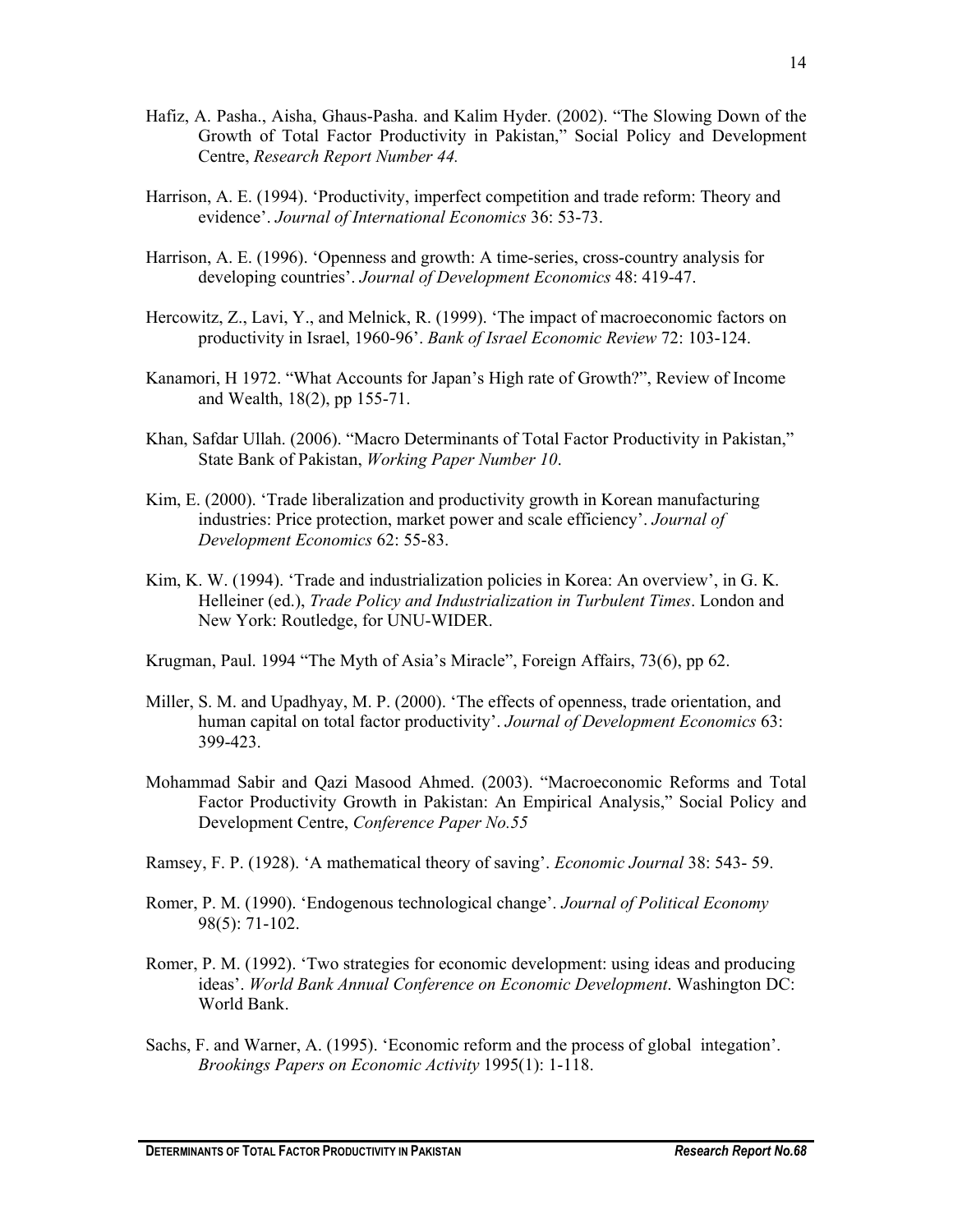- Samuelson, P. A. (1958). 'An exact consumption-loan model of interest with or without the social contrivance of money'. *Journal of Political Economy* 66: 467-82.
- Solow, R. M. (1956). 'A contribution to the theory of economic growth'. *Quarterly Journal of Economics* 70: 65-94.
- Solow, R. M. (1957). 'Technical change and the aggregate production function'. *The Review of Economics and Statistics* 39: 312-20.
- Wizarat, S. 1981 "Technological Change in Pakistan's Agriculture", Pakistan. Development Review, 20(4), 1981, pp 427-45.
- Yanrui Wa (1995) "Productivity Growth, Technological Progress and Technical Efficiency change in China: A Three-sector Analysis" Journal of Comparative Economics, 21, 207-229.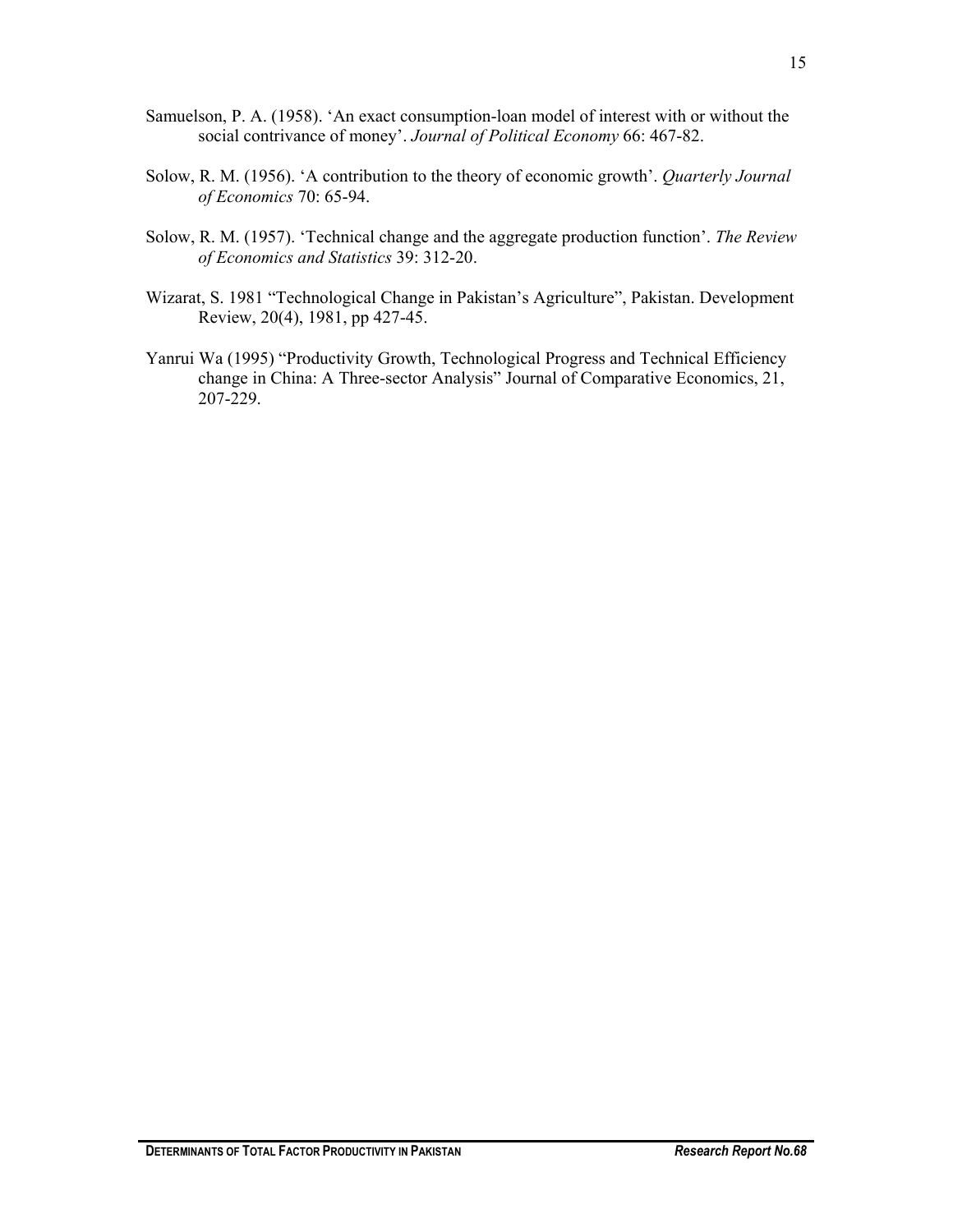# **ANNEXURE I**

|                | <b>TABLE A</b>                             |                            |                                          |         |                                               |                 |                                             |  |  |  |
|----------------|--------------------------------------------|----------------------------|------------------------------------------|---------|-----------------------------------------------|-----------------|---------------------------------------------|--|--|--|
|                | Annual                                     | Contribution of (% points) |                                          |         |                                               |                 |                                             |  |  |  |
| <b>Periods</b> | Average<br><b>Growth of</b><br>GDP $(\% )$ |                            | Agriculture Manufacturing   Construction |         | Electricity<br>and Gas<br><b>Distribution</b> | <b>Services</b> | <b>Public</b><br>Admn and<br><b>Defense</b> |  |  |  |
| 1973-77        | 4.1%                                       | $0.8\%$                    | $0.3\%$                                  | $0.3\%$ | $0.1\%$                                       | 1.9%            | $0.7\%$                                     |  |  |  |
| 1978-82        | $6.8\%$                                    | $1.4\%$                    | $1.3\%$                                  | $0.2\%$ | $0.2\%$                                       | $3.2\%$         | $0.5\%$                                     |  |  |  |
| 1983-87        | $6.3\%$                                    | $1.1\%$                    | $1.1\%$                                  | $0.2\%$ | $0.2\%$                                       | $3.3\%$         | $0.5\%$                                     |  |  |  |
| 1988-92        | $5.7\%$                                    | $1.4\%$                    | $0.9\%$                                  | $0.1\%$ | $0.3\%$                                       | $2.6\%$         | $0.3\%$                                     |  |  |  |
| 1993-97        | $4.0\%$                                    | $0.9\%$                    | $0.5\%$                                  | $0.1\%$ | $0.2\%$                                       | $2.1\%$         | $0.2\%$                                     |  |  |  |
| 1998-02        | 3.5%                                       | $0.5\%$                    | $0.8\%$                                  | $0.0\%$ | $0.0\%$                                       | $1.9\%$         | $0.3\%$                                     |  |  |  |
| 2003-06        | 6.8%                                       | $0.9\%$                    | 1.8%                                     | $0.1\%$ | $0.2\%$                                       | $3.6\%$         | $0.3\%$                                     |  |  |  |

| <b>TABLE B</b><br><b>OVER ALL ECONOMY</b>                     |          |                              |                                            |                                            |                         |                           |          |  |
|---------------------------------------------------------------|----------|------------------------------|--------------------------------------------|--------------------------------------------|-------------------------|---------------------------|----------|--|
| <b>Annual Average Growth Rates (%)</b><br>Contribution of (%) |          |                              |                                            |                                            |                         |                           |          |  |
| <b>Periods</b>                                                | GDP (FC) | Input<br><b>Availability</b> | <b>Total Factor</b><br><b>Productivity</b> | <b>Total Factor</b><br><b>Productivity</b> | Capital<br><b>Stock</b> | <b>Cultivated</b><br>Area | Labor    |  |
| 1973-77                                                       | $4.0\%$  | 3.8%                         | $0.2\%$                                    | $5.6\%$                                    | 71.2%                   | $3.4\%$                   | 19.8%    |  |
| 1978-82                                                       | $6.6\%$  | 3.8%                         | 2.8%                                       | 42.2%                                      | 45.5%                   | $1.7\%$                   | $10.6\%$ |  |
| 1983-87                                                       | $6.1\%$  | $3.9\%$                      | $2.2\%$                                    | 36.4%                                      | 52.1%                   | $1.3\%$                   | $10.2\%$ |  |
| 1988-92                                                       | $5.5\%$  | $3.1\%$                      | $2.4\%$                                    | 43.5%                                      | 50.5%                   | $0.4\%$                   | $5.6\%$  |  |
| 1993-97                                                       | $3.9\%$  | 3.5%                         | $0.3\%$                                    | 8.7%                                       | 70.1%                   | 3.7%                      | 17.6%    |  |
| 1998-02                                                       | $3.5\%$  | $2.4\%$                      | $1.0\%$                                    | 29.9%                                      | 51.9%                   | 1.3%                      | 17.0%    |  |
| 2003-06                                                       | $6.6\%$  | $2.1\%$                      | $4.5\%$                                    | 67.6%                                      | 23.0%                   | $-0.3\%$                  | $9.7\%$  |  |

| <b>TABLE C</b><br><b>AGRICULTURE SECTOR</b> |                                                                                |                                        |                     |                                                    |                         |                           |          |  |
|---------------------------------------------|--------------------------------------------------------------------------------|----------------------------------------|---------------------|----------------------------------------------------|-------------------------|---------------------------|----------|--|
|                                             |                                                                                | <b>Annual Average Growth Rates (%)</b> |                     |                                                    | Contribution of $(\% )$ |                           |          |  |
| <b>Periods</b>                              | Value Added<br>Input<br>in Agriculture<br><b>Availability</b><br><b>Sector</b> |                                        | <b>Productivity</b> | <b>Total Factor   Total Factor</b><br>Productivity | Capital<br><b>Stock</b> | <b>Cultivated</b><br>Area | Labor    |  |
| 1973-77                                     | $3.7\%$                                                                        | $2.7\%$                                | $1.0\%$             | $27.1\%$                                           | 35.4%                   | 8.3%                      | 29.2%    |  |
| 1978-82                                     | $4.2\%$                                                                        | $2.0\%$                                | $2.2\%$             | 52.2%                                              | 16.2%                   | 8.9%                      | 22.7%    |  |
| 1983-87                                     | $3.7\%$                                                                        | $1.3\%$                                | 2.5%                | 66.4%                                              | 14.2%                   | 7.3%                      | $12.0\%$ |  |
| 1988-92                                     | $5.2\%$                                                                        | $0.7\%$                                | $4.6\%$             | 86.9%                                              | $5.3\%$                 | $1.4\%$                   | $6.3\%$  |  |
| 1993-97                                     | $3.4\%$                                                                        | $1.0\%$                                | $2.4\%$             | 71.0%                                              | 3.8%                    | 14.0%                     | 11.1%    |  |
| 1998-02                                     | $2.0\%$                                                                        | $0.7\%$                                | $1.3\%$             | 63.4%                                              | 2.3%                    | $7.3\%$                   | 27.1%    |  |
| 2003-06                                     | $3.9\%$                                                                        | $1.1\%$                                | 2.8%                | 71.6%                                              | $-1.1\%$                | $-2.0\%$                  | 31.4%    |  |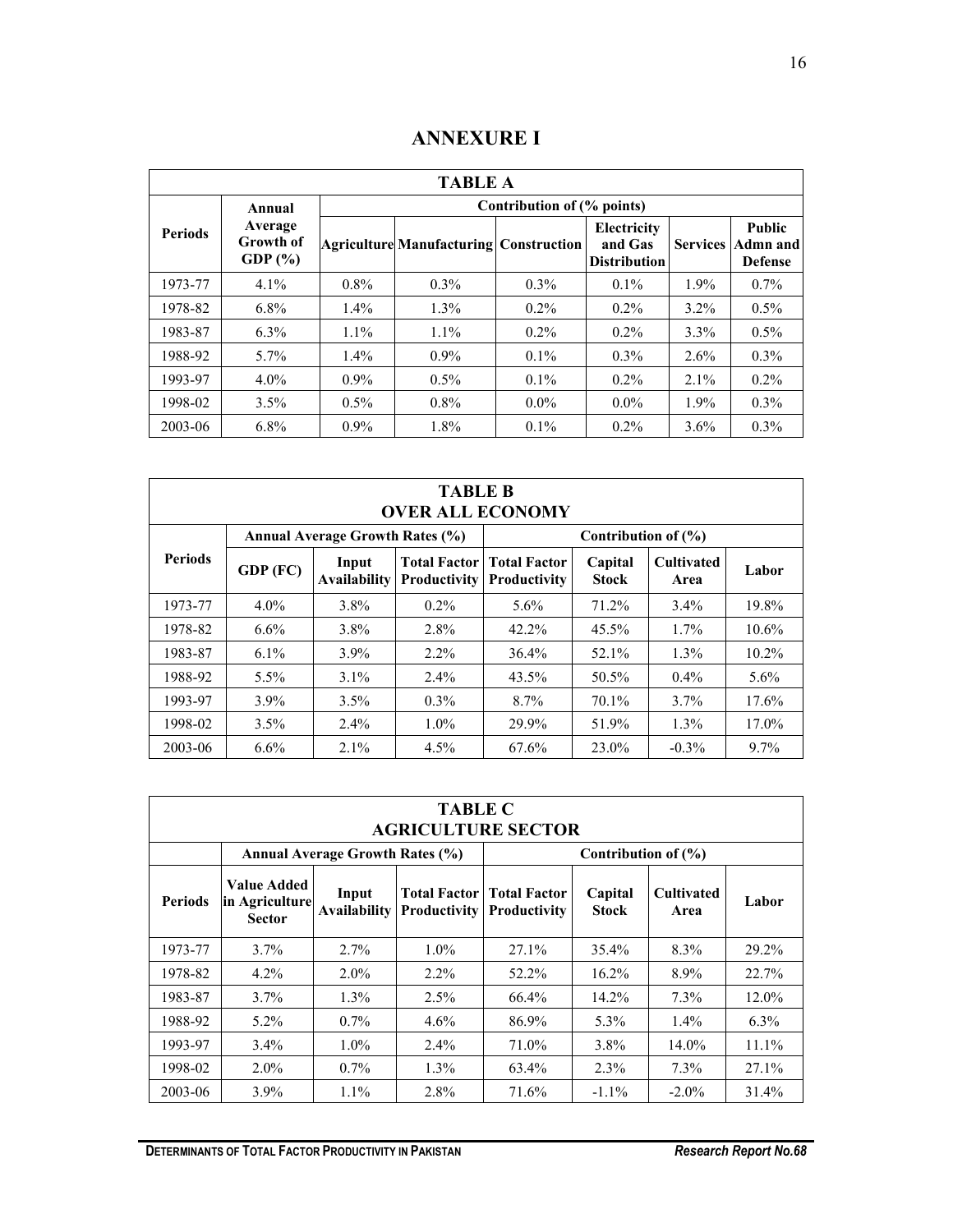| <b>TABLE D</b><br><b>MANUFACTURING SECTOR</b> |                                                         |                                        |                                     |                                     |                         |          |  |  |
|-----------------------------------------------|---------------------------------------------------------|----------------------------------------|-------------------------------------|-------------------------------------|-------------------------|----------|--|--|
|                                               |                                                         | <b>Annual Average Growth Rates (%)</b> |                                     |                                     | Contribution of $(\% )$ |          |  |  |
| <b>Periods</b>                                | Value Added in<br><b>Manufacturing</b><br><b>Sector</b> | Input<br><b>Availability</b>           | <b>Total Factor</b><br>Productivity | <b>Total Factor</b><br>Productivity | <b>Capital Stock</b>    | Labor    |  |  |
| 1973-77                                       | $1.3\%$                                                 | 2.8%                                   | $-1.4\%$                            | $-107.7\%$                          | 130.3%                  | 77.3%    |  |  |
| 1978-82                                       | $10.0\%$                                                | $2.2\%$                                | $7.7\%$                             | 77.5%                               | 17.9%                   | $4.6\%$  |  |  |
| 1983-87                                       | 7.4%                                                    | 2.8%                                   | $4.6\%$                             | 62.6%                               | 29.0%                   | $8.4\%$  |  |  |
| 1988-92                                       | $6.0\%$                                                 | 2.1%                                   | 3.8%                                | 64.4%                               | 39.8%                   | $-4.2\%$ |  |  |
| 1993-97                                       | $3.0\%$                                                 | $2.6\%$                                | $0.3\%$                             | 11.0%                               | 85.5%                   | $3.4\%$  |  |  |
| 1998-02                                       | $5.0\%$                                                 | $3.0\%$                                | $2.0\%$                             | 39.6%                               | 33.9%                   | 26.5%    |  |  |
| 2003-06                                       | $10.0\%$                                                | $2.0\%$                                | $8.0\%$                             | 79.9%                               | 15.3%                   | 4.8%     |  |  |

| <b>TABLE E</b><br><b>CONSTRUCTION</b>                             |                                              |                              |                                     |                                            |                         |       |  |  |
|-------------------------------------------------------------------|----------------------------------------------|------------------------------|-------------------------------------|--------------------------------------------|-------------------------|-------|--|--|
| <b>Annual Average Growth Rates (%)</b><br>Contribution of $(\% )$ |                                              |                              |                                     |                                            |                         |       |  |  |
| <b>Periods</b>                                                    | Value Added in<br><b>Construction Sector</b> | Input<br><b>Availability</b> | <b>Total Factor</b><br>Productivity | <b>Total Factor</b><br><b>Productivity</b> | Capital<br><b>Stock</b> | Labor |  |  |
| 1973-77                                                           | $11.1\%$                                     | 4.8%                         | $6.3\%$                             | 56.9%                                      | 18.3%                   | 24.9% |  |  |
| 1978-82                                                           | $6.7\%$                                      | $2.4\%$                      | $4.3\%$                             | 64.4%                                      | 17.0%                   | 18.7% |  |  |
| 1983-87                                                           | $5.1\%$                                      | $4.4\%$                      | $0.7\%$                             | 14.0%                                      | 43.4%                   | 42.6% |  |  |
| 1988-92                                                           | $4.3\%$                                      | 1.6%                         | $2.7\%$                             | 62.6%                                      | 20.5%                   | 16.9% |  |  |
| 1993-97                                                           | 2.5%                                         | 2.8%                         | $-0.3\%$                            | $-12.8%$                                   | 61.2%                   | 51.6% |  |  |
| 1998-02                                                           | $0.7\%$                                      | $0.1\%$                      | $0.5\%$                             | 80.6%                                      | $7.4\%$                 | 11.9% |  |  |
| 2003-06                                                           | $4.6\%$                                      | $0.0\%$                      | $4.6\%$                             | 101.0%                                     | $-12.1%$                | 11.1% |  |  |

| <b>TABLE F</b><br><b>ELECTRICITY AND GAS</b> |                                                               |                                        |                                            |                                     |                         |          |  |  |
|----------------------------------------------|---------------------------------------------------------------|----------------------------------------|--------------------------------------------|-------------------------------------|-------------------------|----------|--|--|
|                                              |                                                               | <b>Annual Average Growth Rates (%)</b> |                                            |                                     | Contribution of $(\% )$ |          |  |  |
| <b>Periods</b>                               | Value Added in<br><b>Electricity and Gas</b><br><b>Sector</b> | Input<br><b>Availability</b>           | <b>Total Factor</b><br><b>Productivity</b> | <b>Total Factor</b><br>Productivity | Capital<br><b>Stock</b> | Labor    |  |  |
| 1973-77                                      | $9.3\%$                                                       | $26.4\%$                               | $-17.1%$                                   | $-184.3%$                           | 242.5%                  | 41.8%    |  |  |
| 1978-82                                      | $8.2\%$                                                       | $14.0\%$                               | $-5.7\%$                                   | $-69.6%$                            | 119.8%                  | 49.8%    |  |  |
| 1983-87                                      | 8.5%                                                          | $9.2\%$                                | $-0.8\%$                                   | $-8.9\%$                            | 123.8%                  | $-14.9%$ |  |  |
| 1988-92                                      | 12.1%                                                         | $10.2\%$                               | $1.8\%$                                    | 15.2%                               | 78.3%                   | $6.6\%$  |  |  |
| 1993-97                                      | $6.3\%$                                                       | $9.1\%$                                | $-2.8\%$                                   | $-43.6%$                            | 108.3%                  | 35.3%    |  |  |
| 1998-02                                      | $-0.1\%$                                                      | $1.9\%$                                | $-2.0\%$                                   | 1746.2%                             | $-2117.3%$              | 471.1%   |  |  |
| 2003-06                                      | $6.8\%$                                                       | $-0.4\%$                               | $7.2\%$                                    | 106.2%                              | $0.9\%$                 | $-7.0\%$ |  |  |